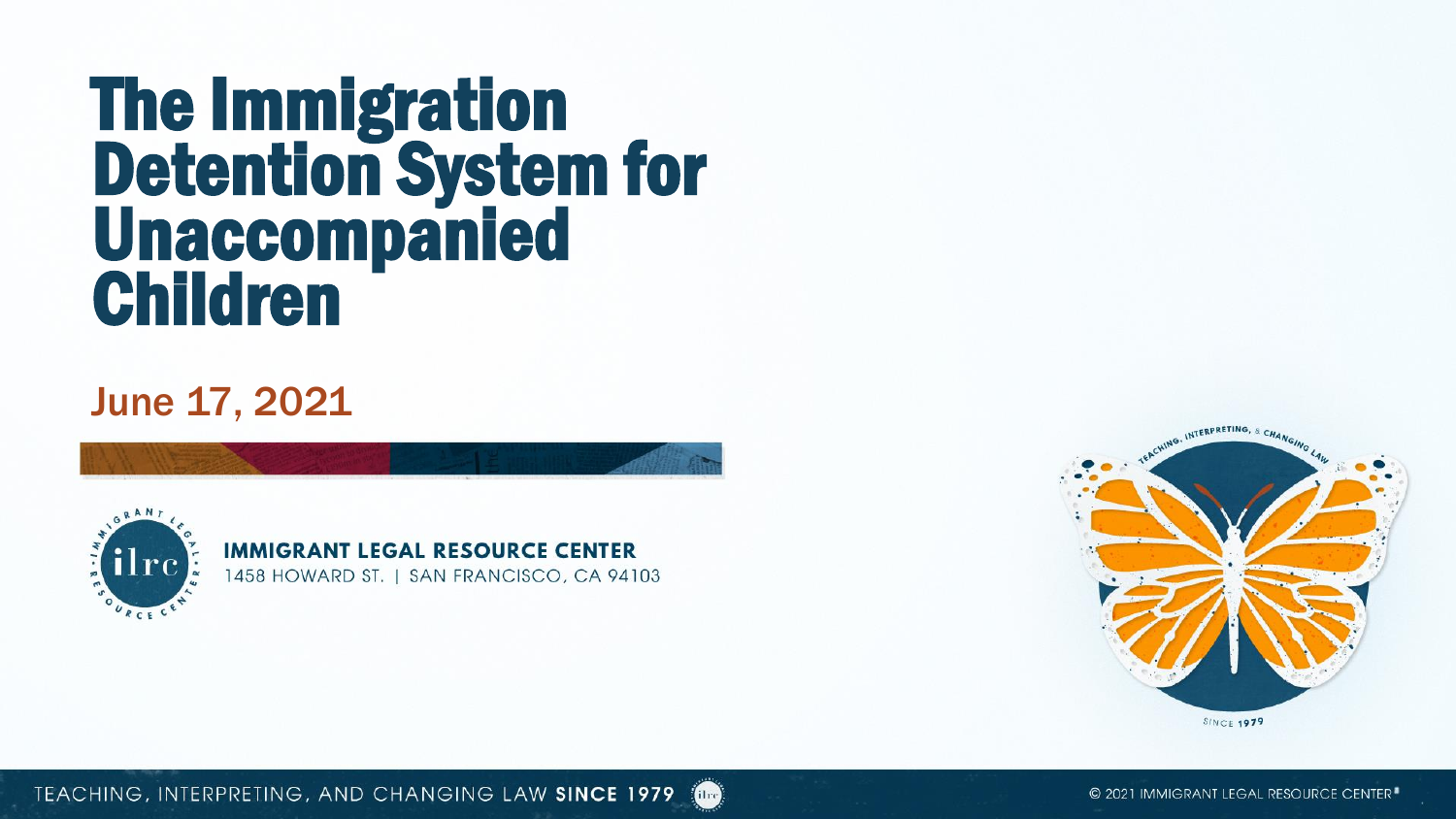## Immigrant Legal Resource Center



 $\left($ ilre $\right)$ 

TEACHING, INTERPRETING, AND CHANGING LAW SINCE 1979

© 2021 IMMIGRANT LEGAL RESOURCE CENTER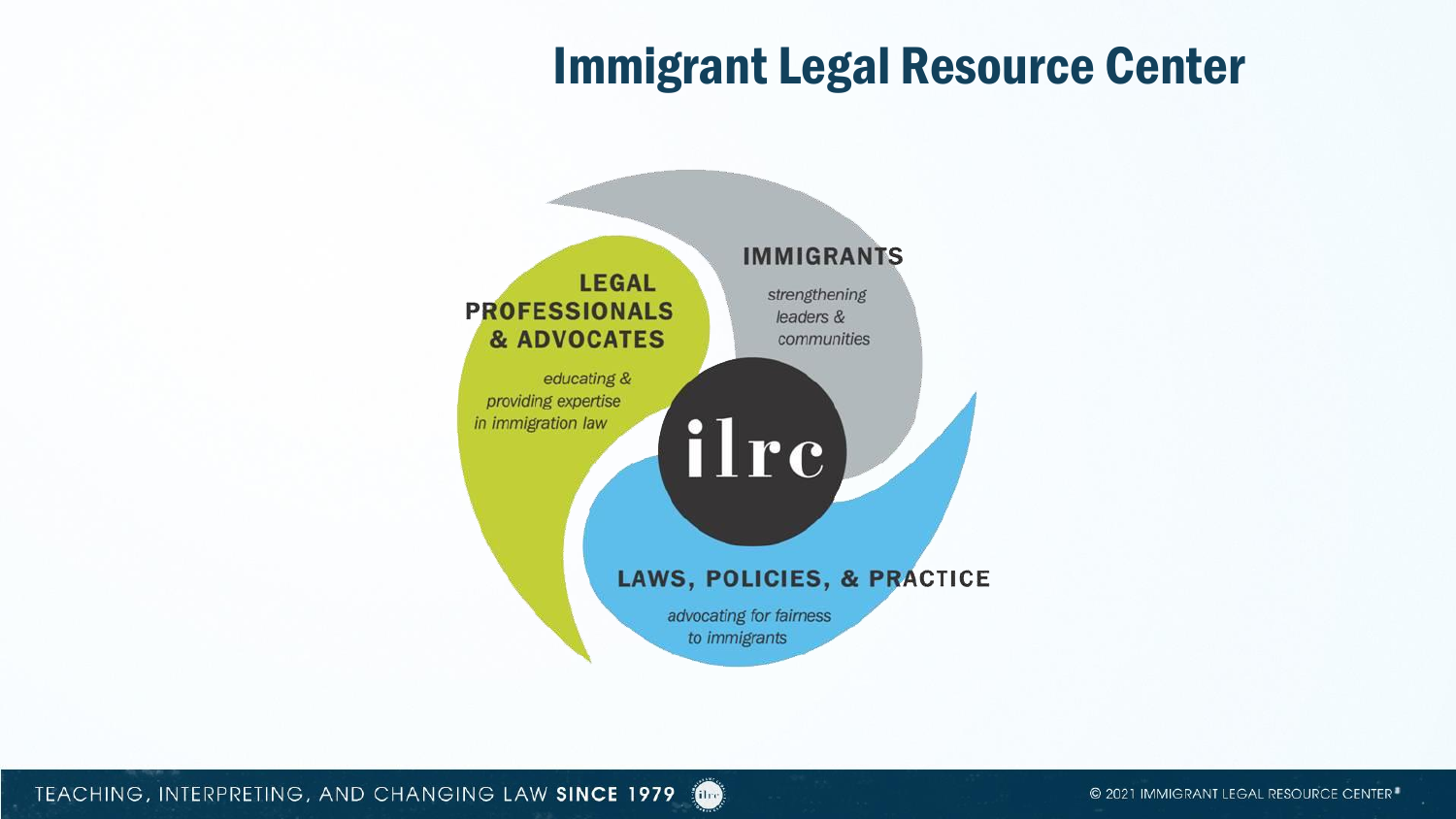# Who is an unaccompanied child (UC)?

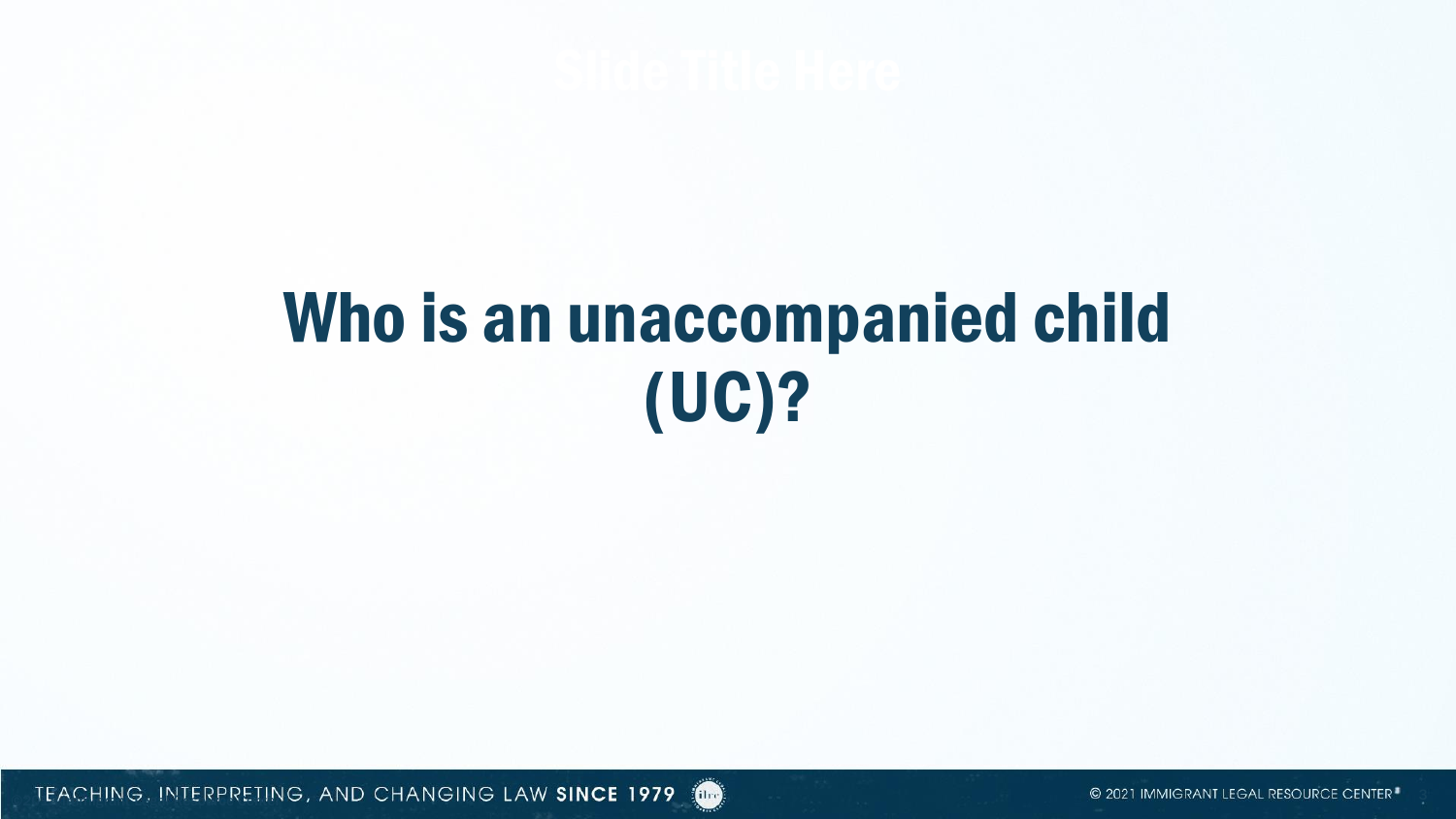## UC Classification

- Who is a UC?
- •A child who:
	- 1) has no immigration status in the U.S.;
	- 2) is under 18 years old; and
	- 3) has no parent or legal guardian in the U.S., or no parent or legal guardian in the U.S. who is available to provide care and physical custody

## 6 U.S.C. § 279(g)(2)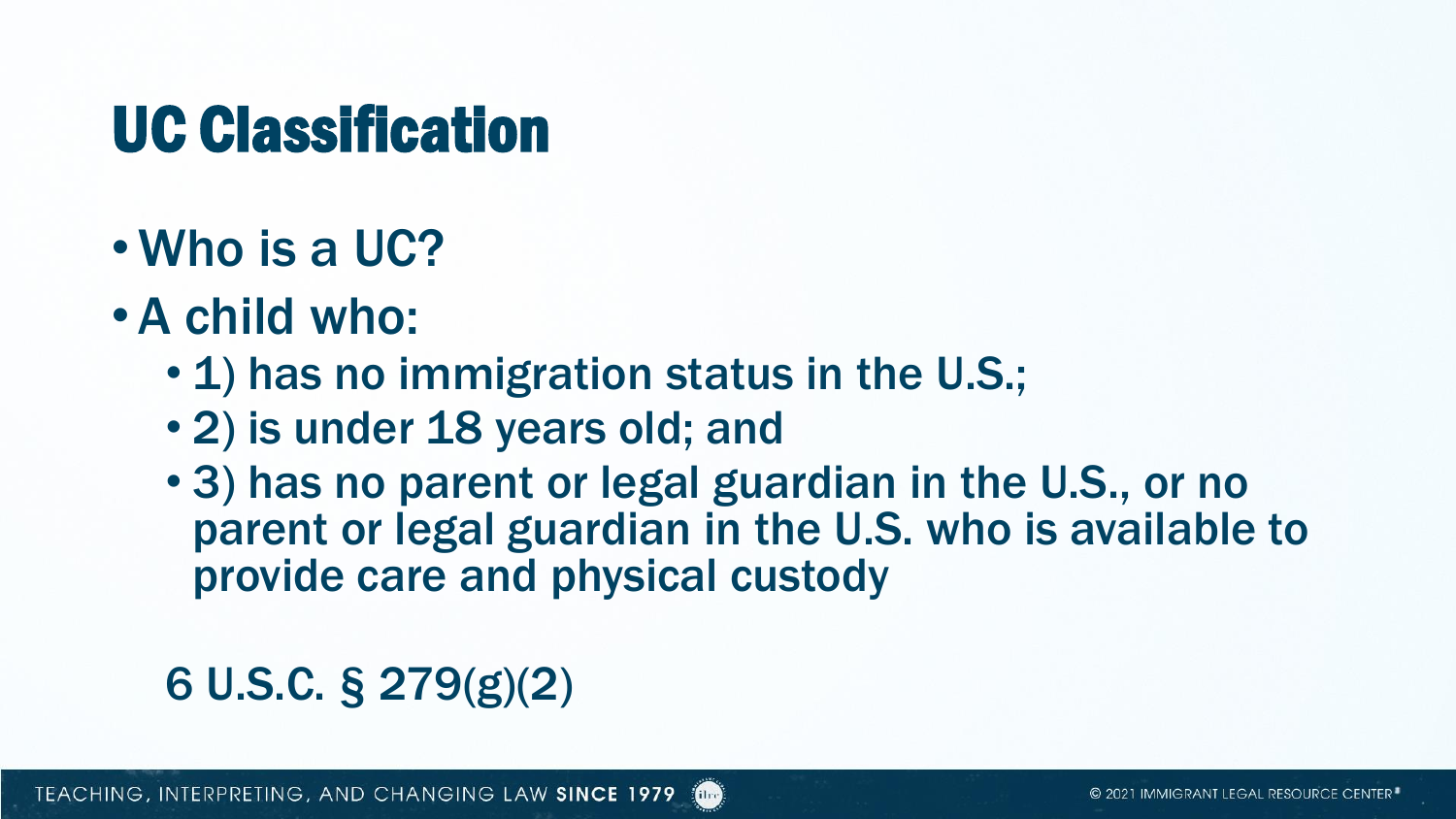## UC Classification

Youth from non-contiguous countries: when apprehended by immigration, they must transfer the child to Health & Human Services within 72 hours of determining them to be a UC

Youth from contiguous countries: same rules apply, *so long as* youth trigger trafficking or asylum concerns, or are unable to make an independent decision to withdraw their application for admission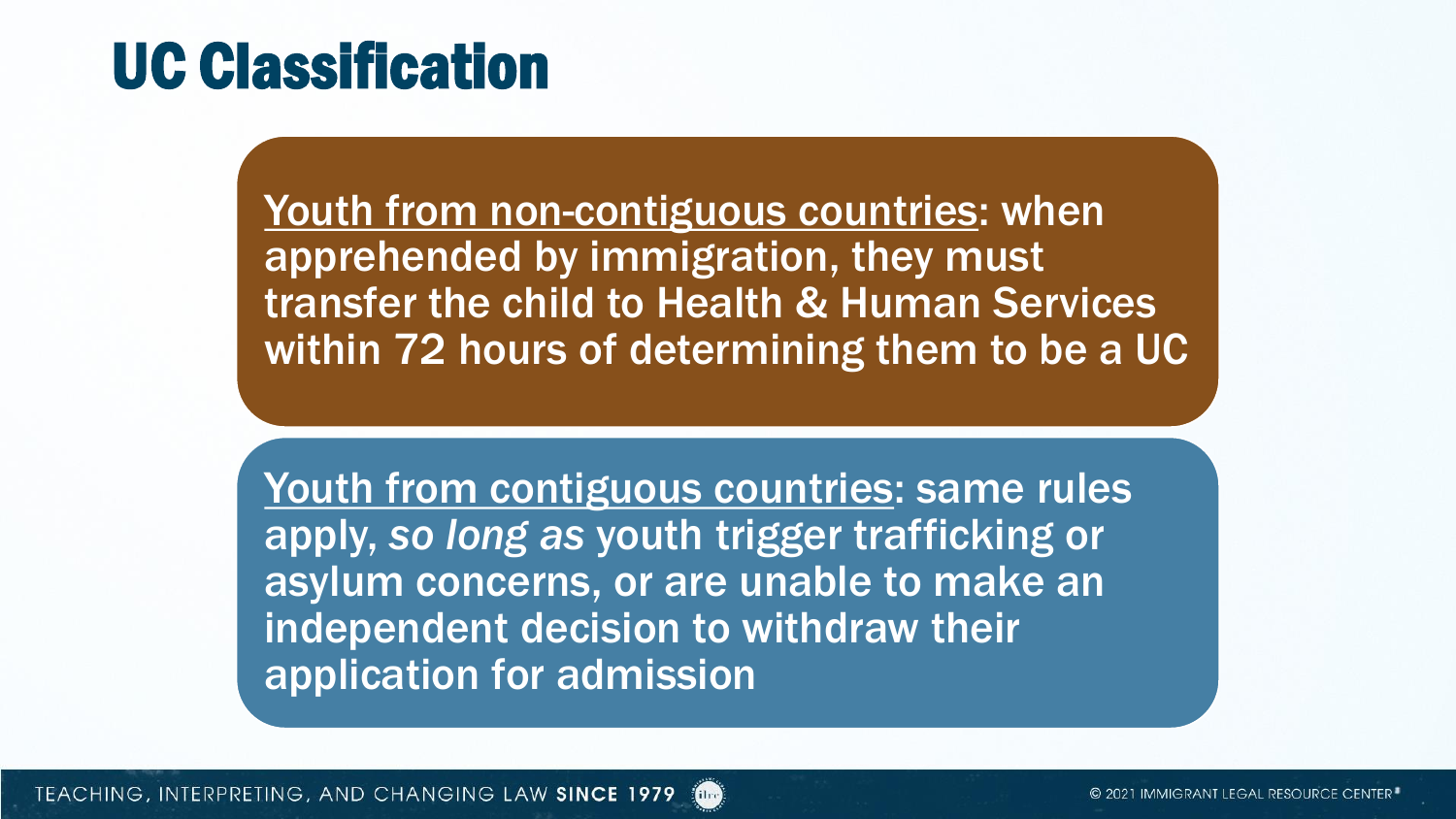### Unaccompanied Minor Apprehensions/Encounters by Country



TEACHING, INTERPRETING, AND CHANGING LAW SINCE 1979  $\int$ ilre)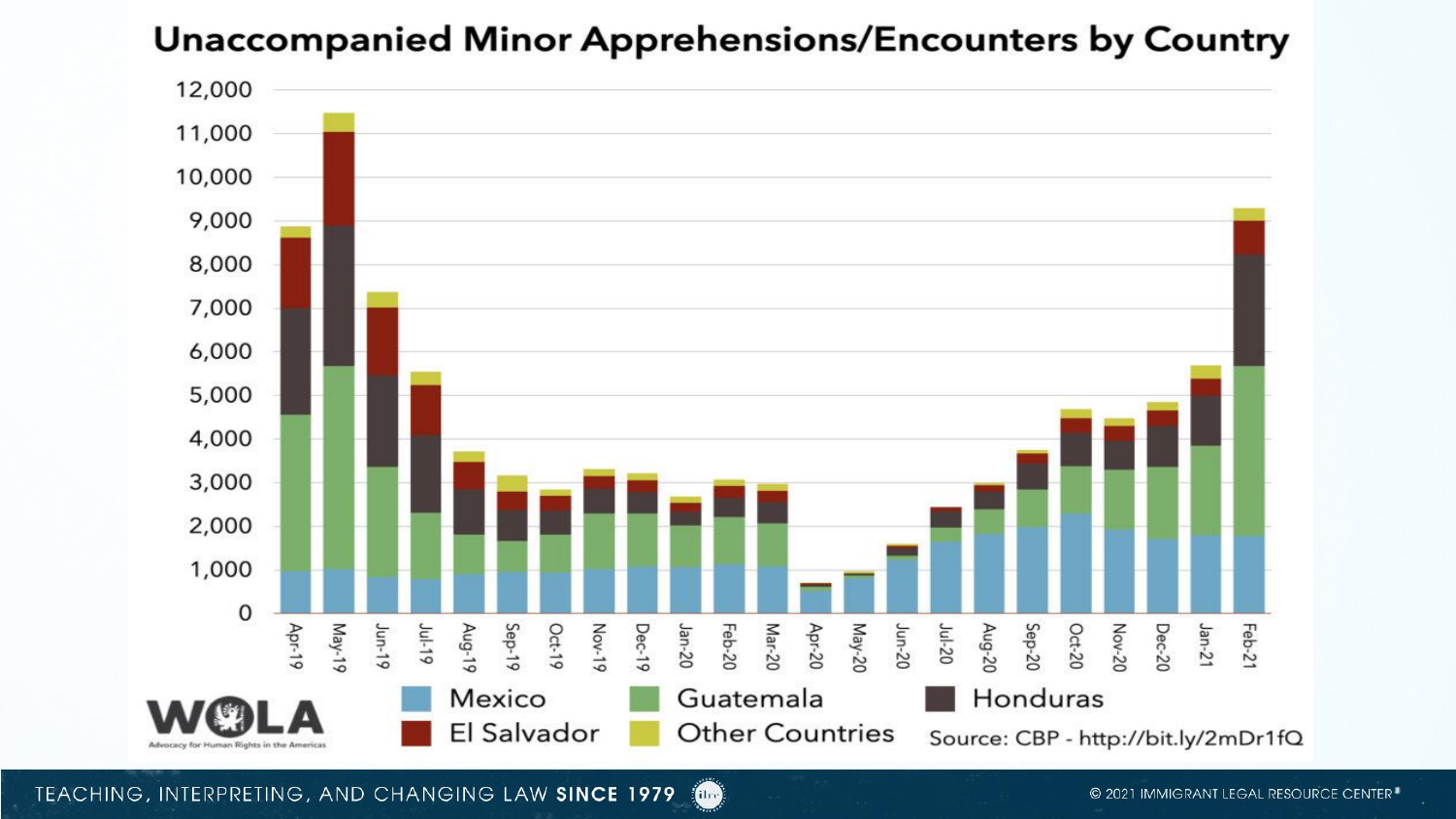# What are the pros & cons of being designated a UC?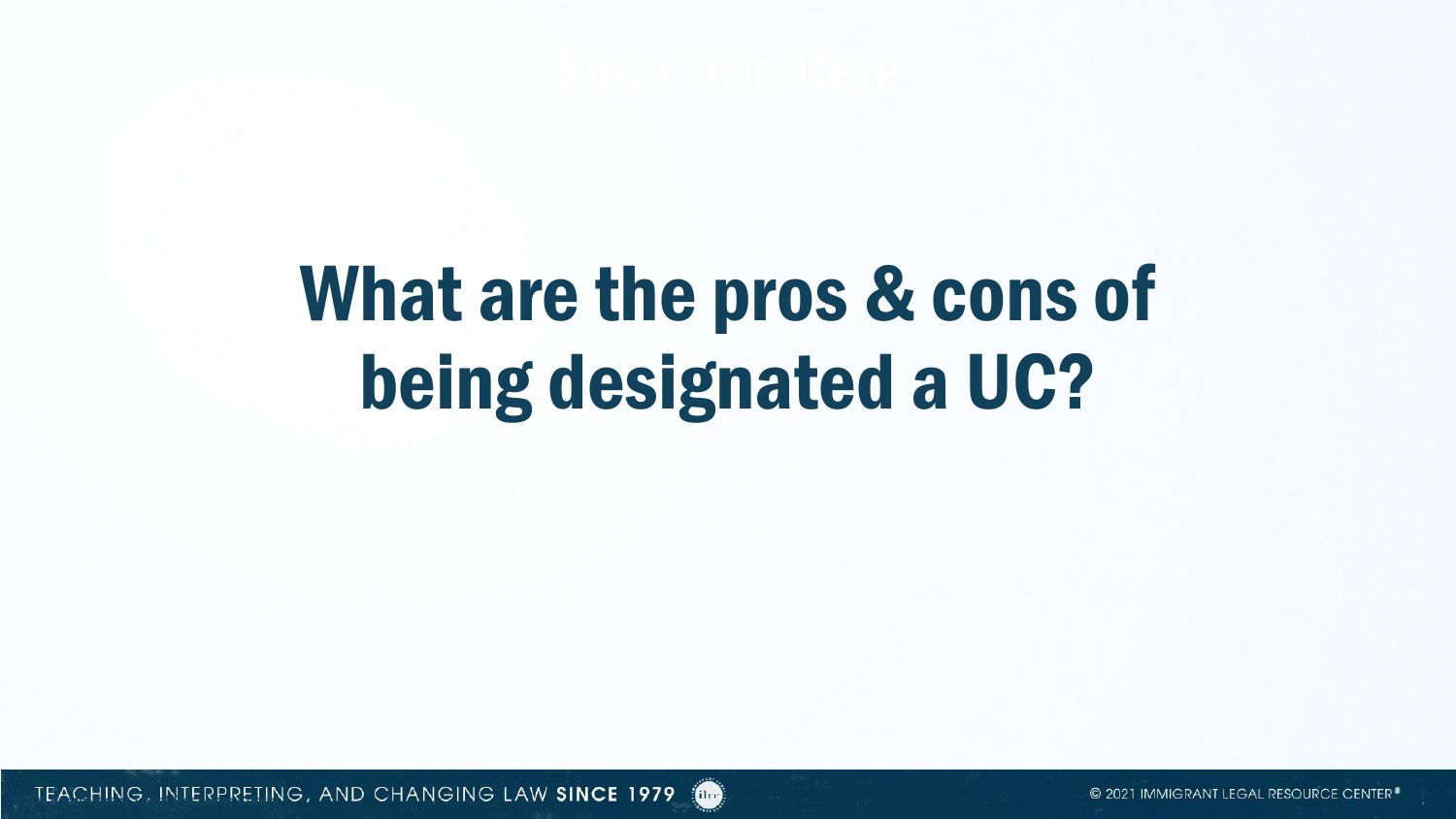## Pros

- Right to be placed in regular removal proceedings and not expedited removal
	- 8 U.S.C. § 1232(a)(5)(D)(i).
- Right to apply for asylum initially with Asylum Office, which is considered a nonadversarial setting
	- INA § 208(b)(3)(C).
- Eligibility for voluntary departure at no cost to the child
	- TVPRA § 235(a)(5)(E)(ii).
- Placement in ORR custody (versus ICE custody), and related rights and services
	- TVPRA § 235(b)(1), e.g.:
	- Access to services in ORR custody
	- Eligibility for legal representation programs for UCs
	- Access to "post-release" services in certain circumstances
- Not subject to current Title 42 expulsions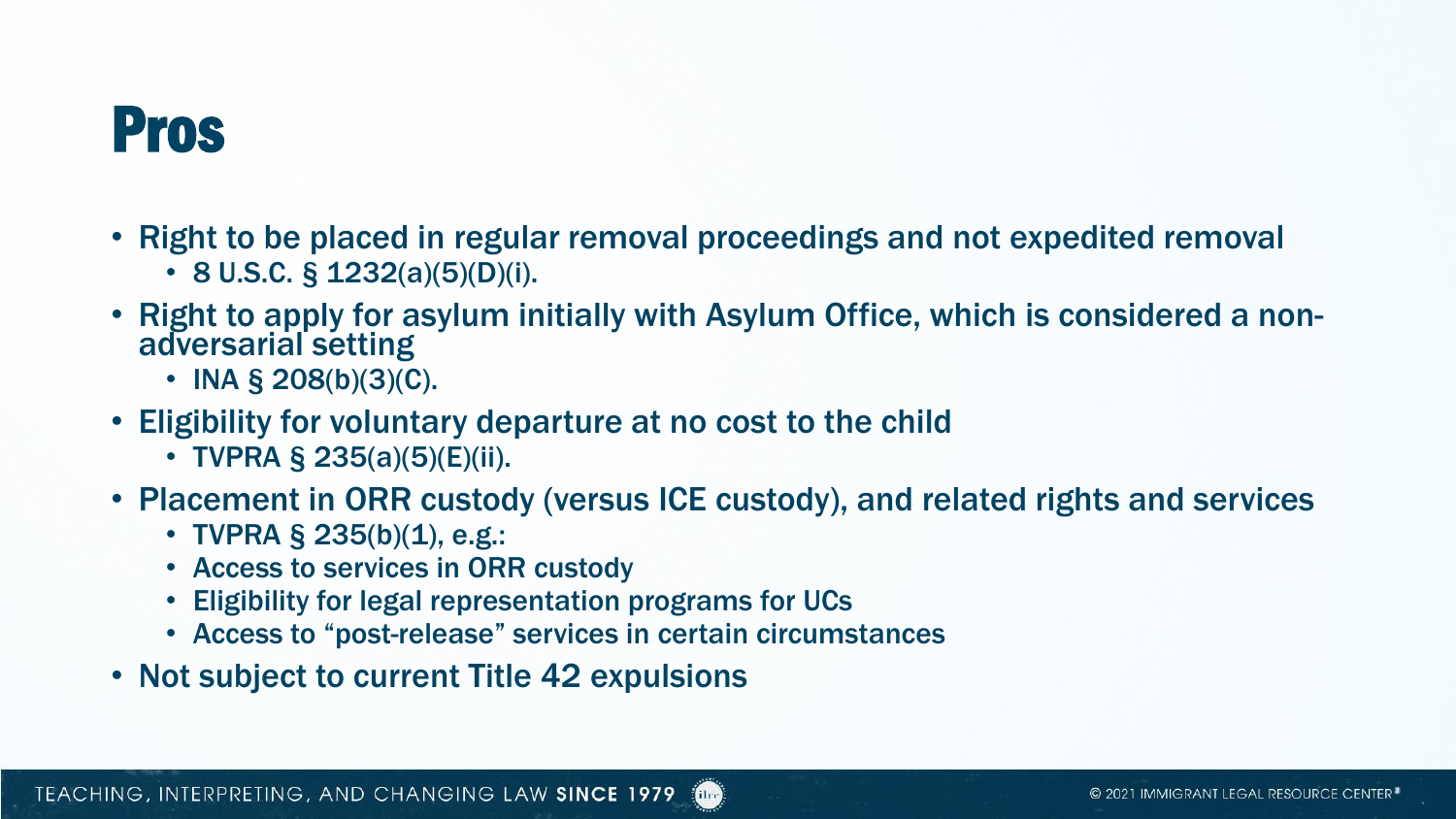# **Cons**

- Separation from parent or other family member/adult, if child arrived at the border accompanied
- Few rights and lack of transparency while in ORR custody. Examples include:
	- Not being provided information about reasons for level of detention and "step-ups"
	- Being denied reunification with a parent or other sponsor without adequate information or right to challenge denial
	- Being administered psychotropic medicine, placed in inappropriate facilities, etc.

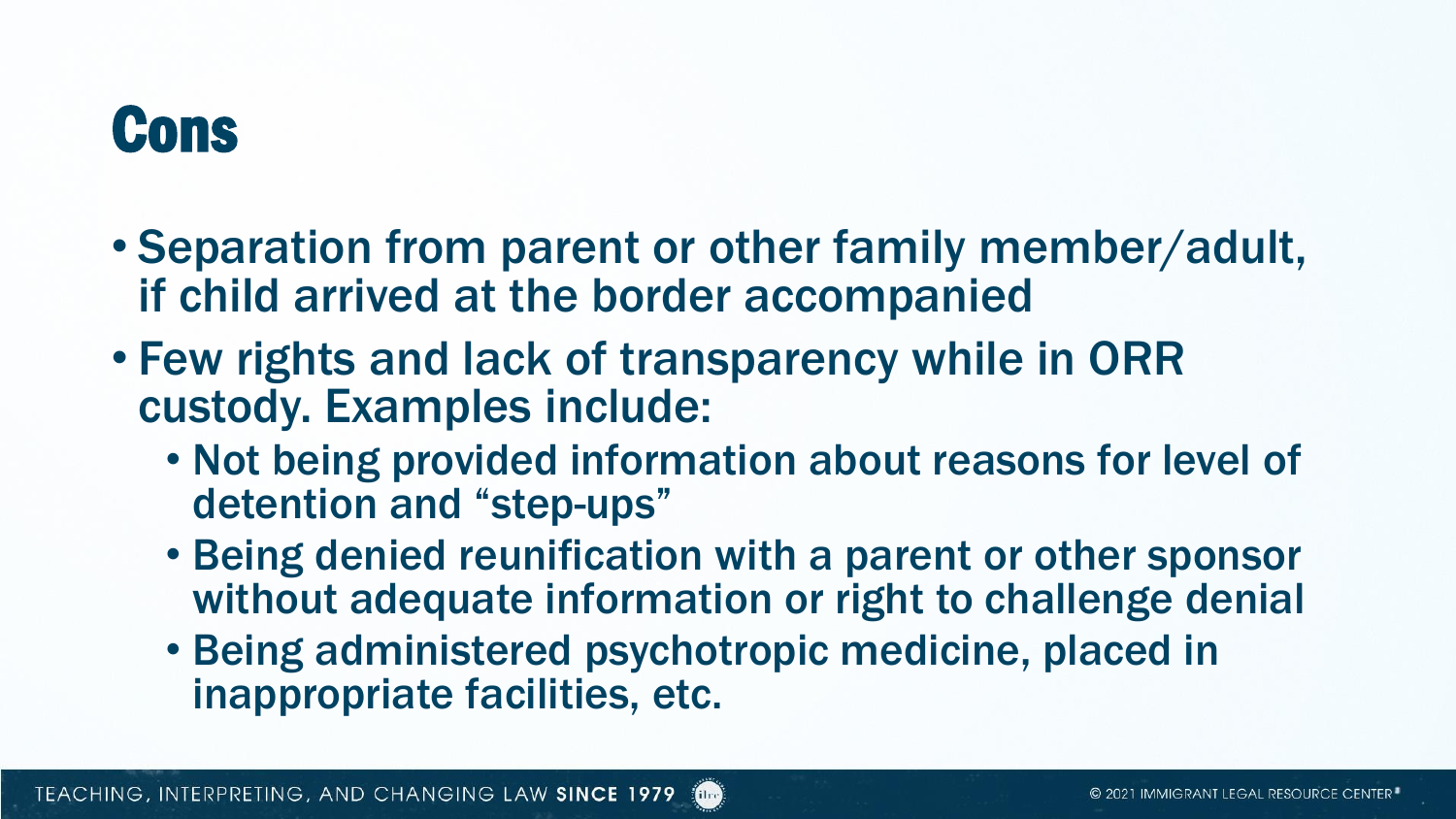# Which federal agencies interact with UCs?

TEACHING, INTERPRETING, AND CHANGING LAW SINCE 1979 **(Inc.** 2021 Control of 2021 Immigrant Legal Resource Center<sup>s</sup>

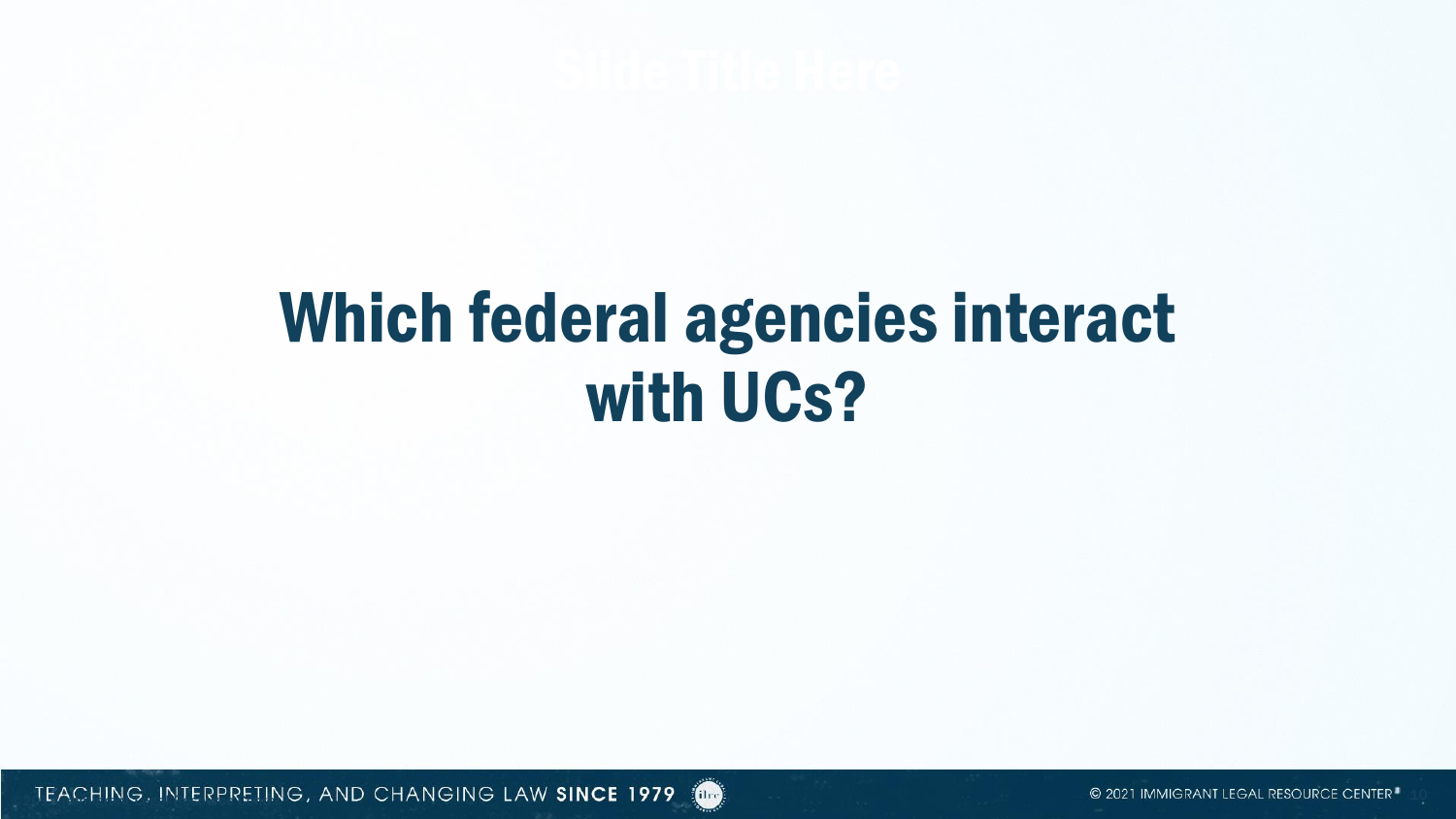## Key Player: The Office of Refugee Resettlement

- U.S. Department of Health and Human Services (HHS)
	- ➢Administration of Children and Families (ACF)
		- ➢Office of Refugee Resettlement (ORR)

d Hre

➢Division of Unaccompanied Children's Services (DUCS)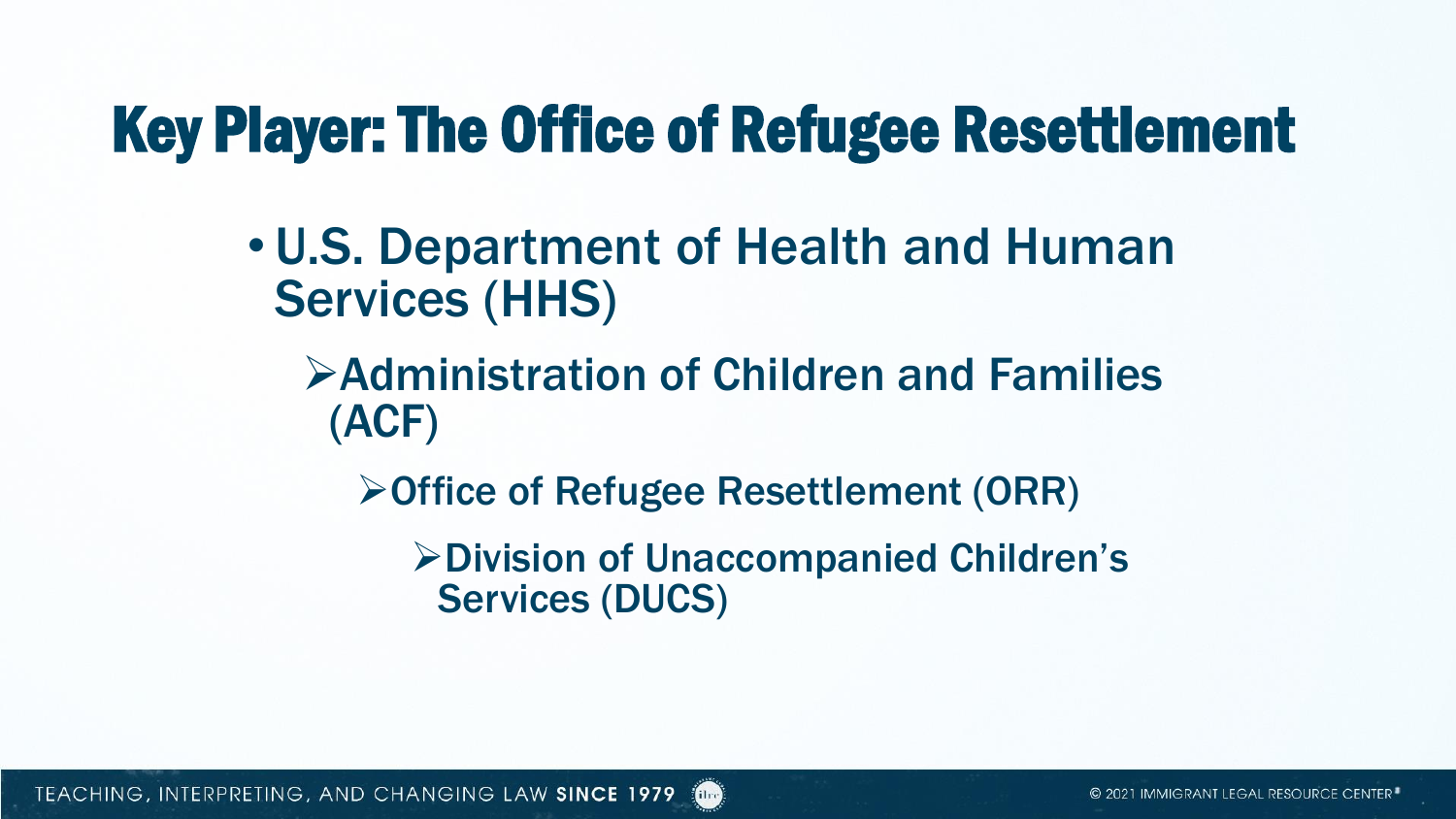# Other Government Agencies

- U.S. Department of Homeland Security (DHS) is divided into three departments:
	- Immigration & Customs Enforcement (ICE)
	- U.S. Citizenship & Immigration Services (USCIS)
	- Customs & Border Protection (CBP)
- U.S. Department of Justice (DOJ)
	- Executive Office for Immigration Review (EOIR)
		- a.k.a. "Immigration Court"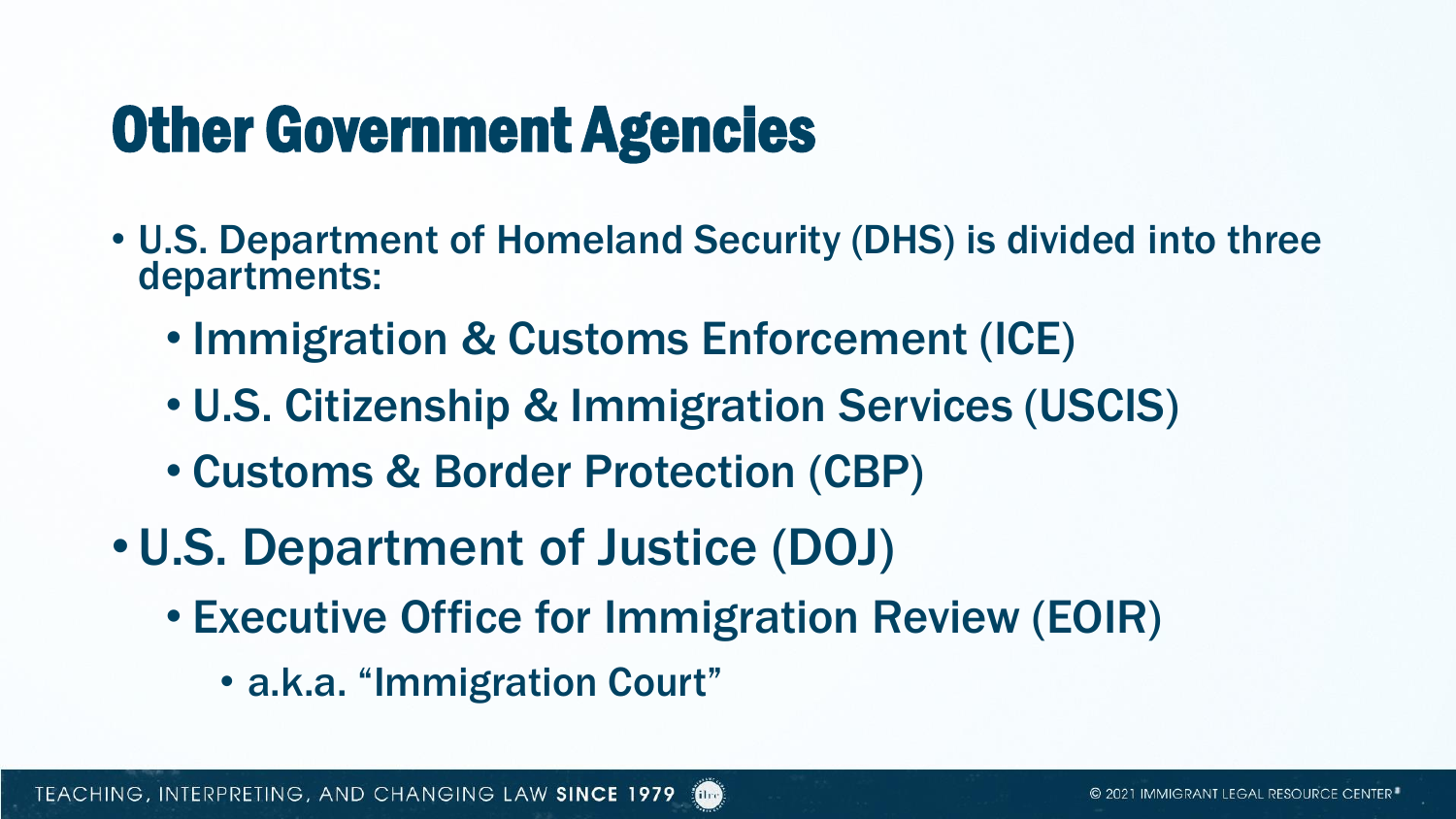# Detention System for Unaccompanied Children

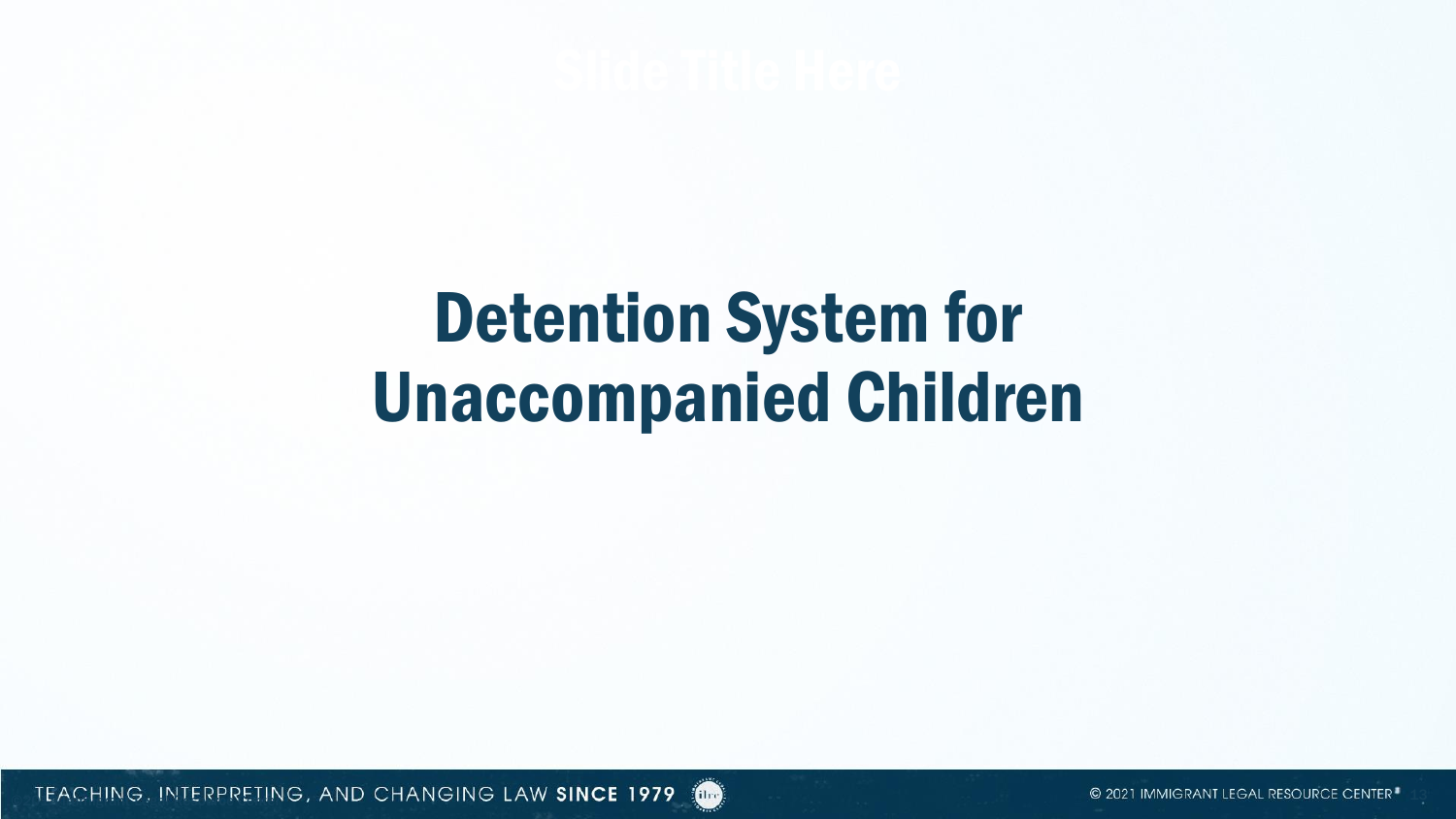# Apprehension & Custody



### \*All kids are placed in removal proceedings.

TEACHING, INTERPRETING, AND CHANGING LAW SINCE 1979

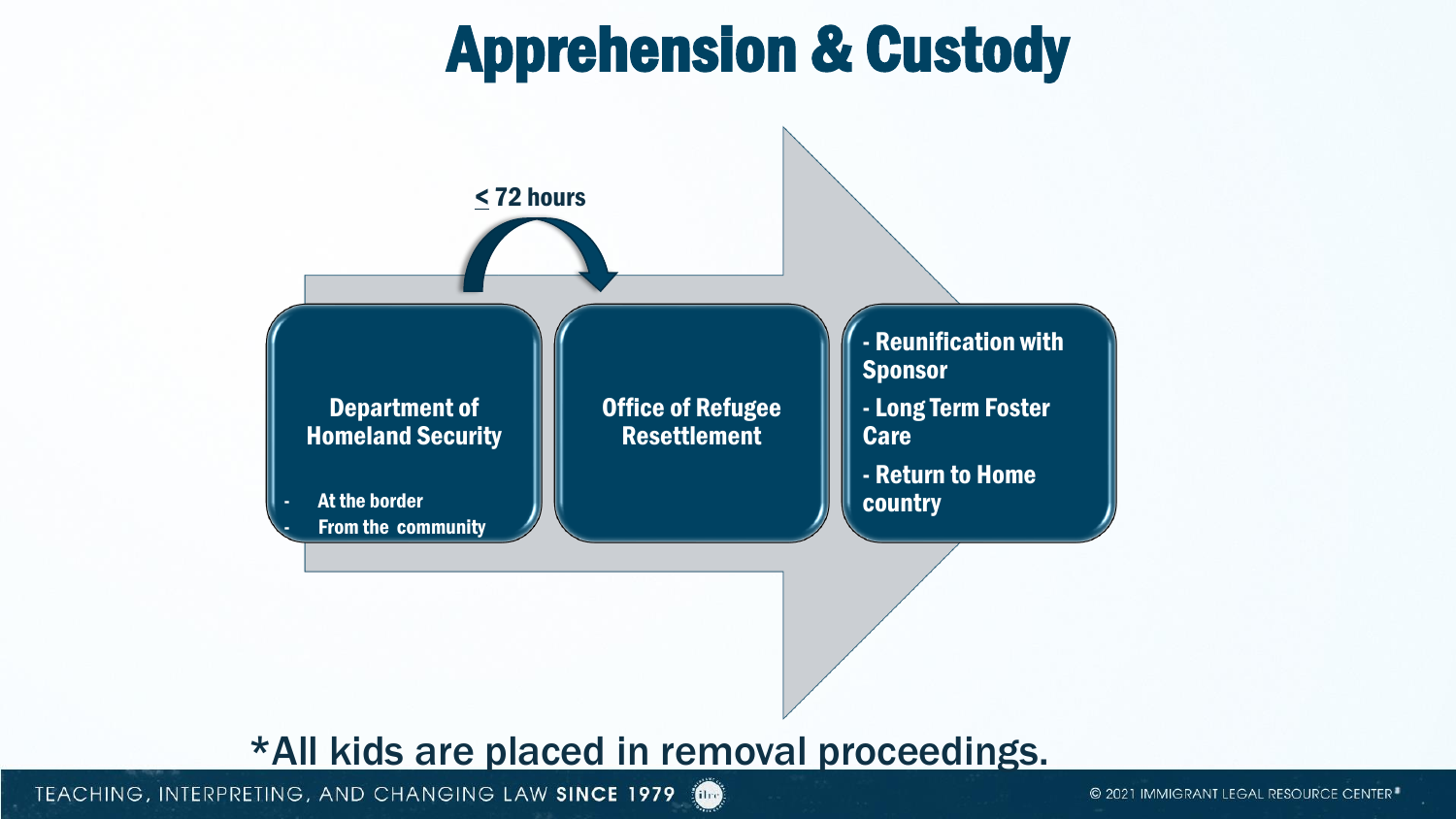## Detention System for Children

- Children detained by immigration are treated differently than adults
	- *Flores* Settlement (1997)
	- Homeland Security Act of 2002
	- The Trafficking Victims Protection Reauthorization Act of 2008 (TVPRA)
- All children entitled to:
	- Least restrictive setting while in federal custody
		- All placements must meet state licensing standards, not comingled with adults, provided education, medical care, etc.
	- Consideration of release from custody to an ORR-approved sponsor
- But even once released, children are in removal (deportation) proceedings in Immigration Court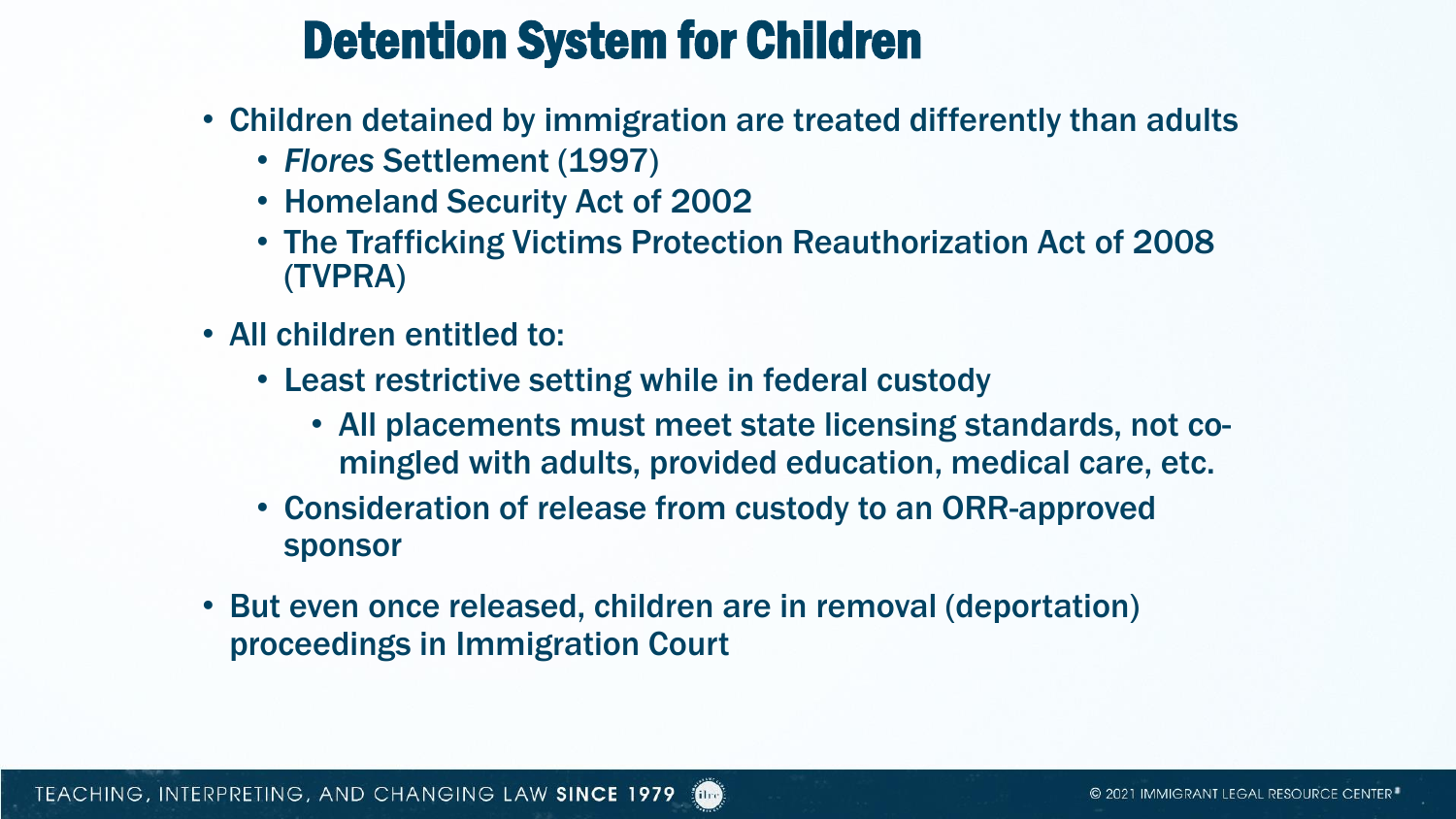# ORR Detention Setting

## ORR detention has three security levels

- 1. Shelter
- 2. Staff Secure
	- Stricter security measures in order to control disruptive behavior and prevent escape. Should still reflect a homelike setting

## • 3. Secure

• Phsyically secure structure and staff able to control violent behavior. Most restrictive placement option for a UC who poses a danger to self or others or has been charged with a crime

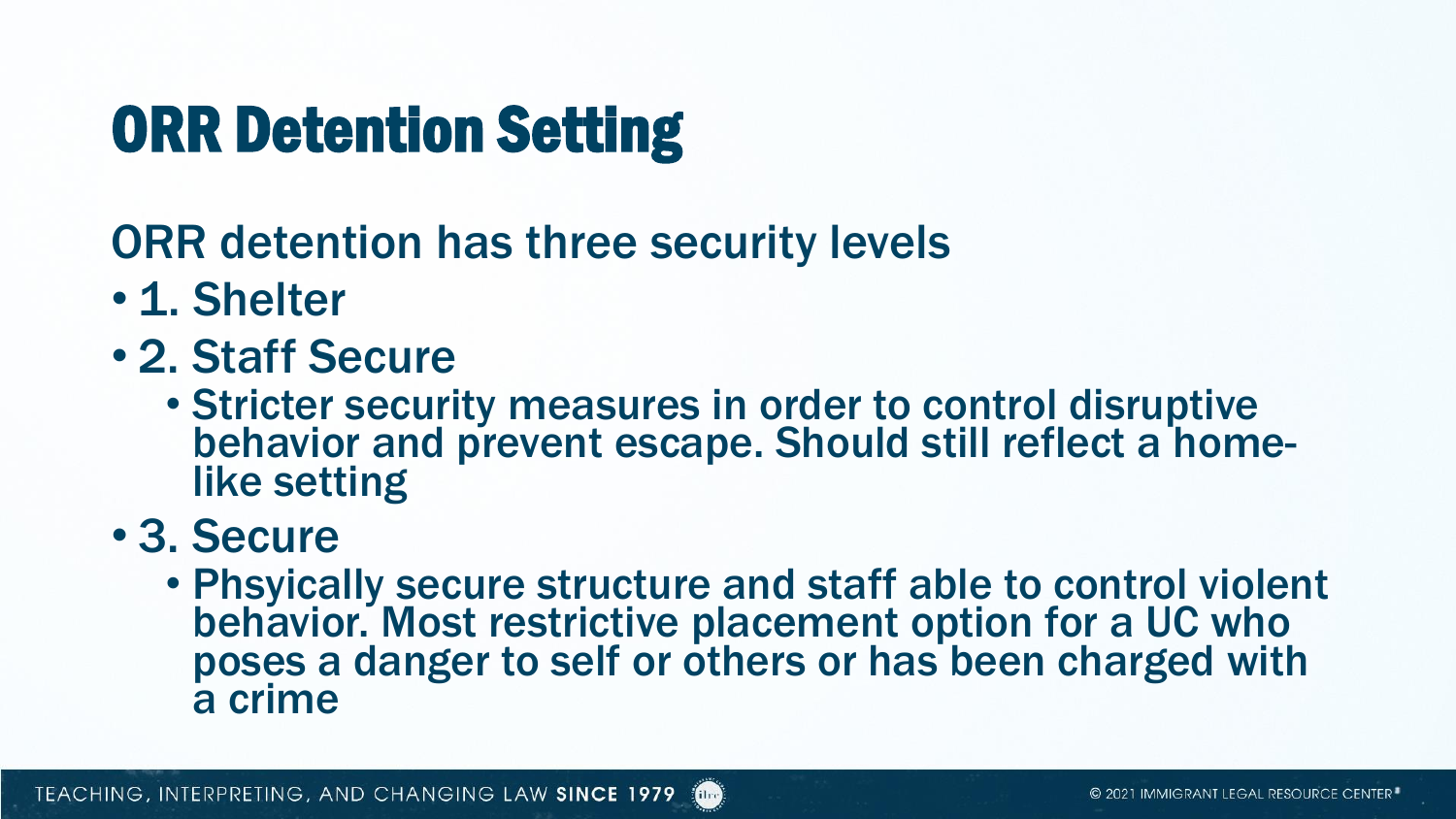# ORR Detention Setting

ORR also operates several specialized types of detention settings

d Hre

- Temporary Foster Care (TFC)
- •Residential Treatment Center (RTC)
- Long Term Foster Care (LTFC)
- Unaccompanied Refugee Minors (URM)

17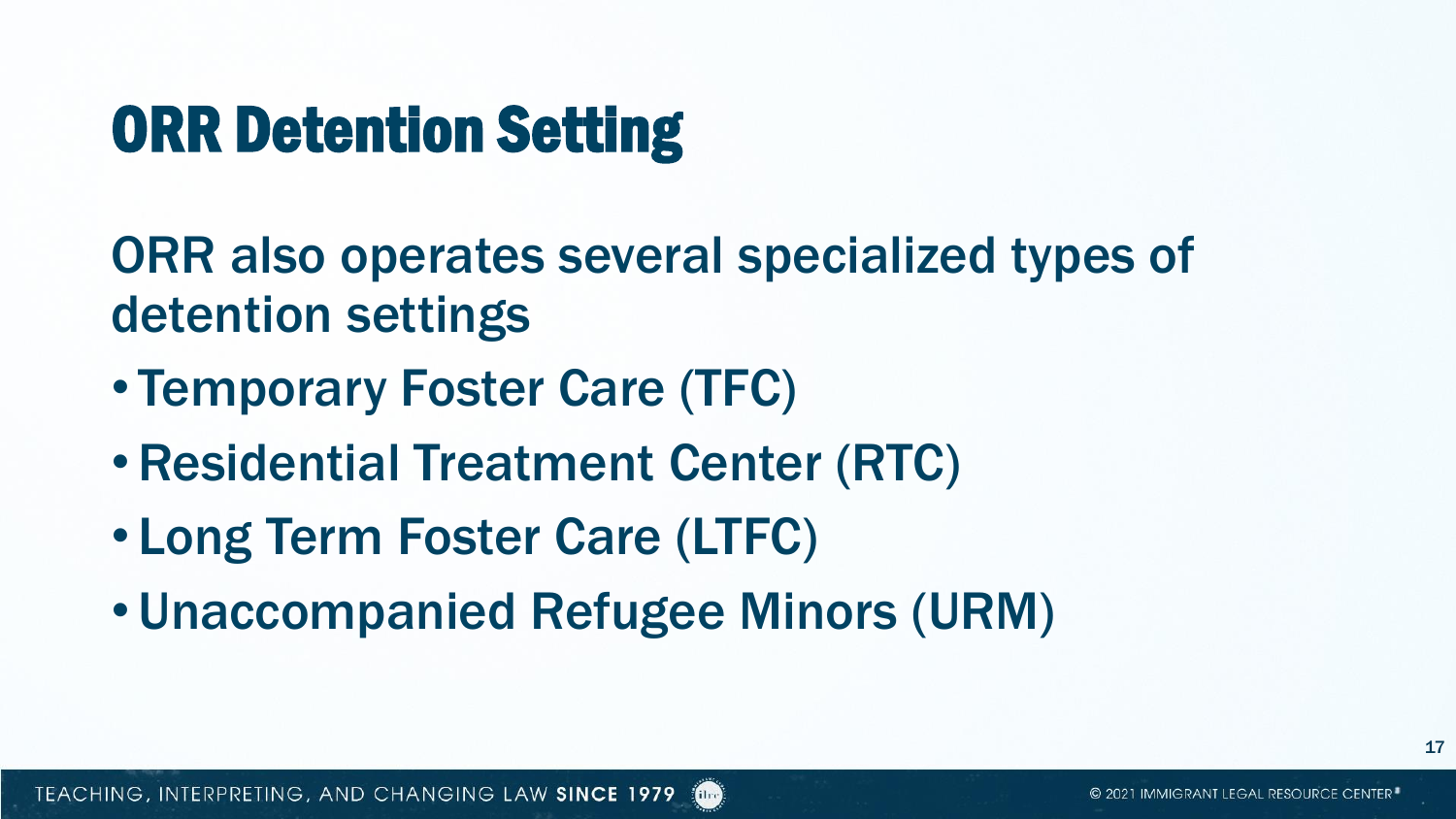## Conditions of Detention

- Various legal challenges have been brought to the conditions of ORR detention through *Flores* and other suits
- Problematic conditions include access to basic needs, use of psychotropic medicine, access to counsel, prolonged detention with arbitrary denials of release to family, etc.
	- Limited bed space has also led to the use of influx care facilities not suitable for children

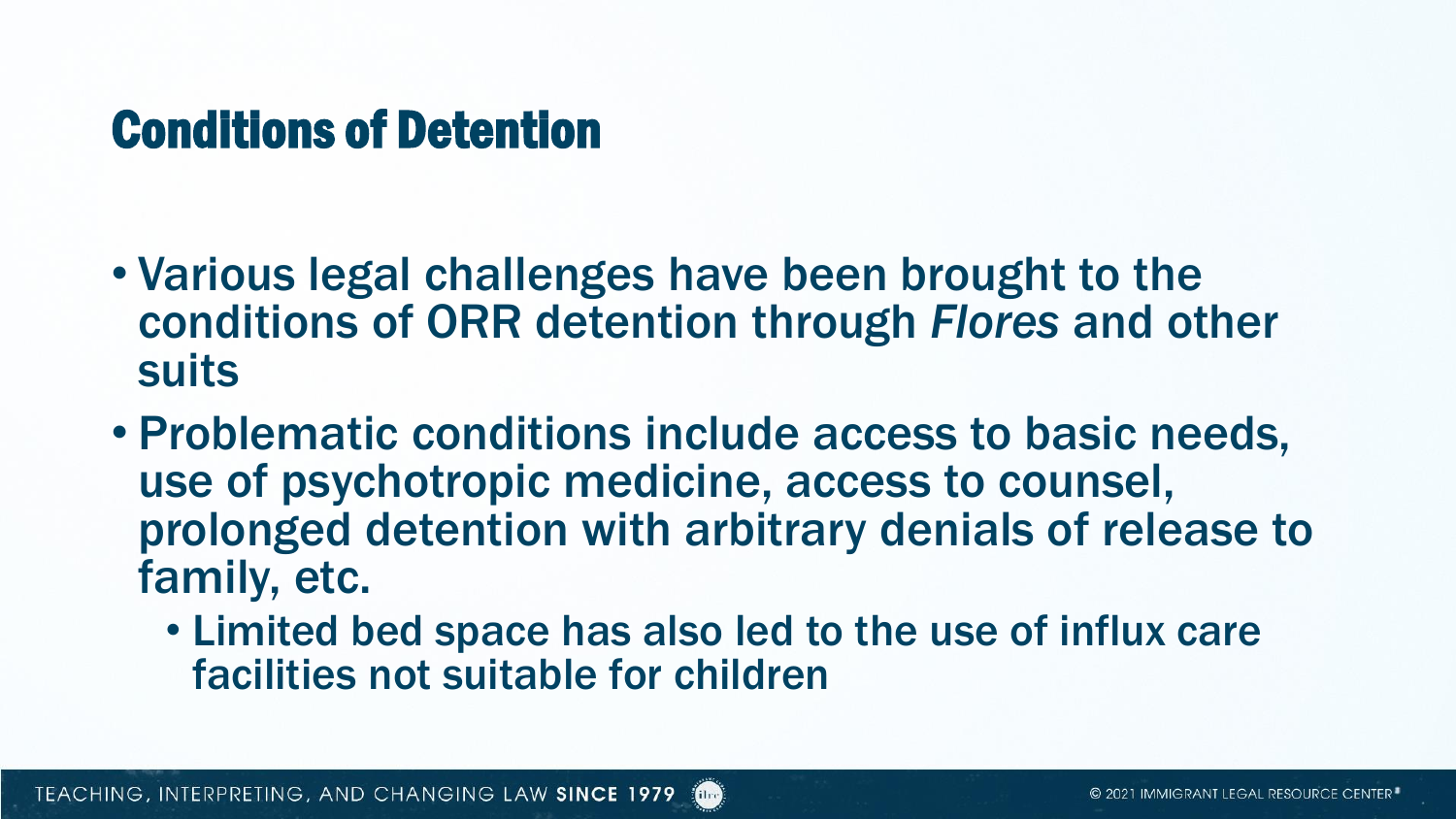## Services Available at ORR Facilities

| <b>Room and board</b>                   |
|-----------------------------------------|
| <b>Case Management</b>                  |
| <b>Individual and Group Counseling*</b> |
| <b>Medical Services*</b>                |
| <b>Educational Services</b>             |
| <b>Recreation</b>                       |
| <b>Acculturation</b>                    |
| <b>Access to religious services</b>     |
| <b>Legal Services Orientation</b>       |

TEACHING, INTERPRETING, AND CHANGING LAW SINCE 1979

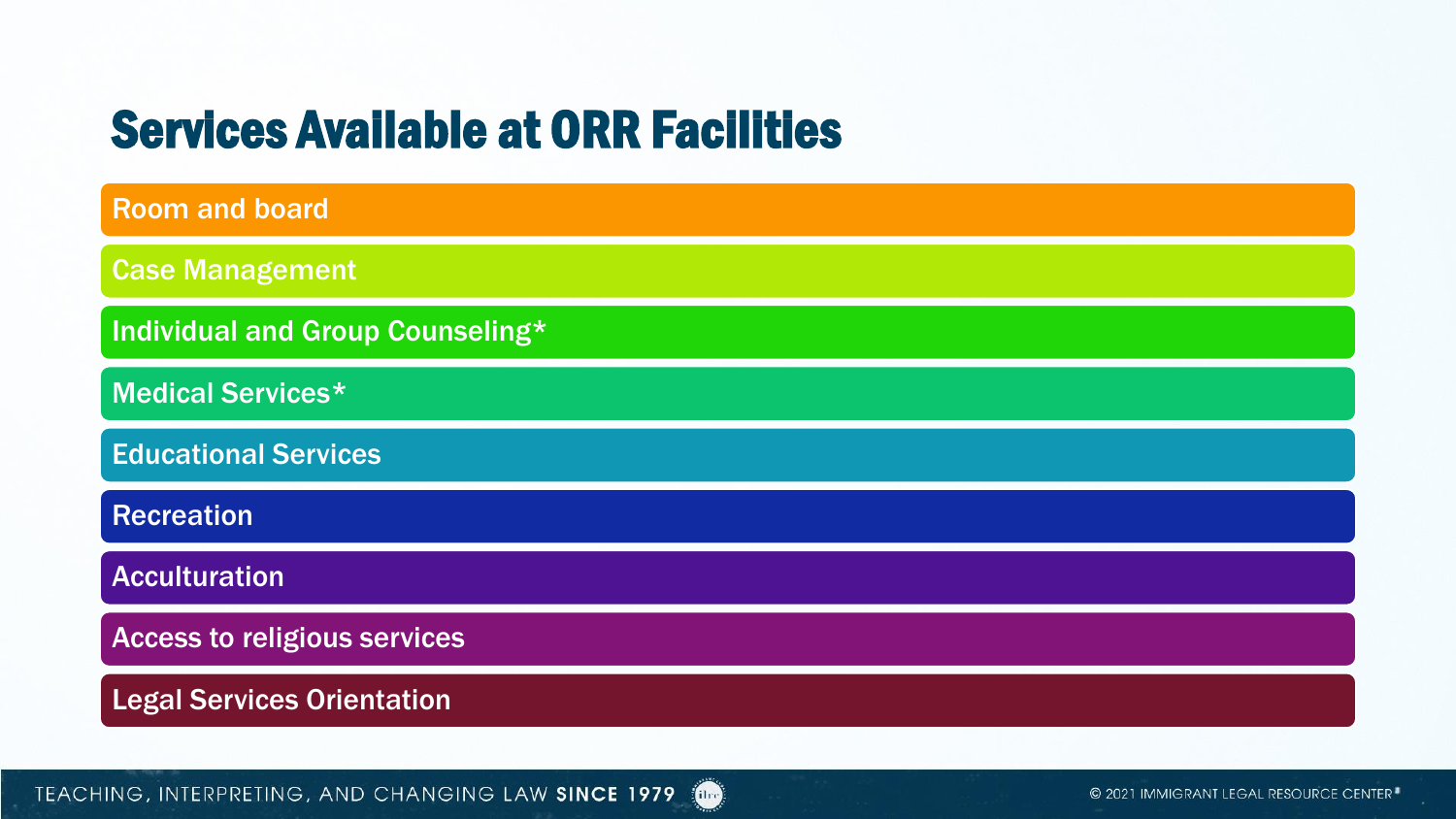## Prison Rape Elimination Act (PREA)

- The Prison Rape Elimination Act (PREA) addresses rape and sexual abuse in federal, state, and local prisons, including ORR.
- All children in shelters will receive a PREA talk within 24 hours of arrival.
- ORR shelters have a designated PREA phone to report incidents.
- PREA reports go through the Office of Inspector General (OIG).
- State reporting, and state agency response, differ from state to state.

d Hre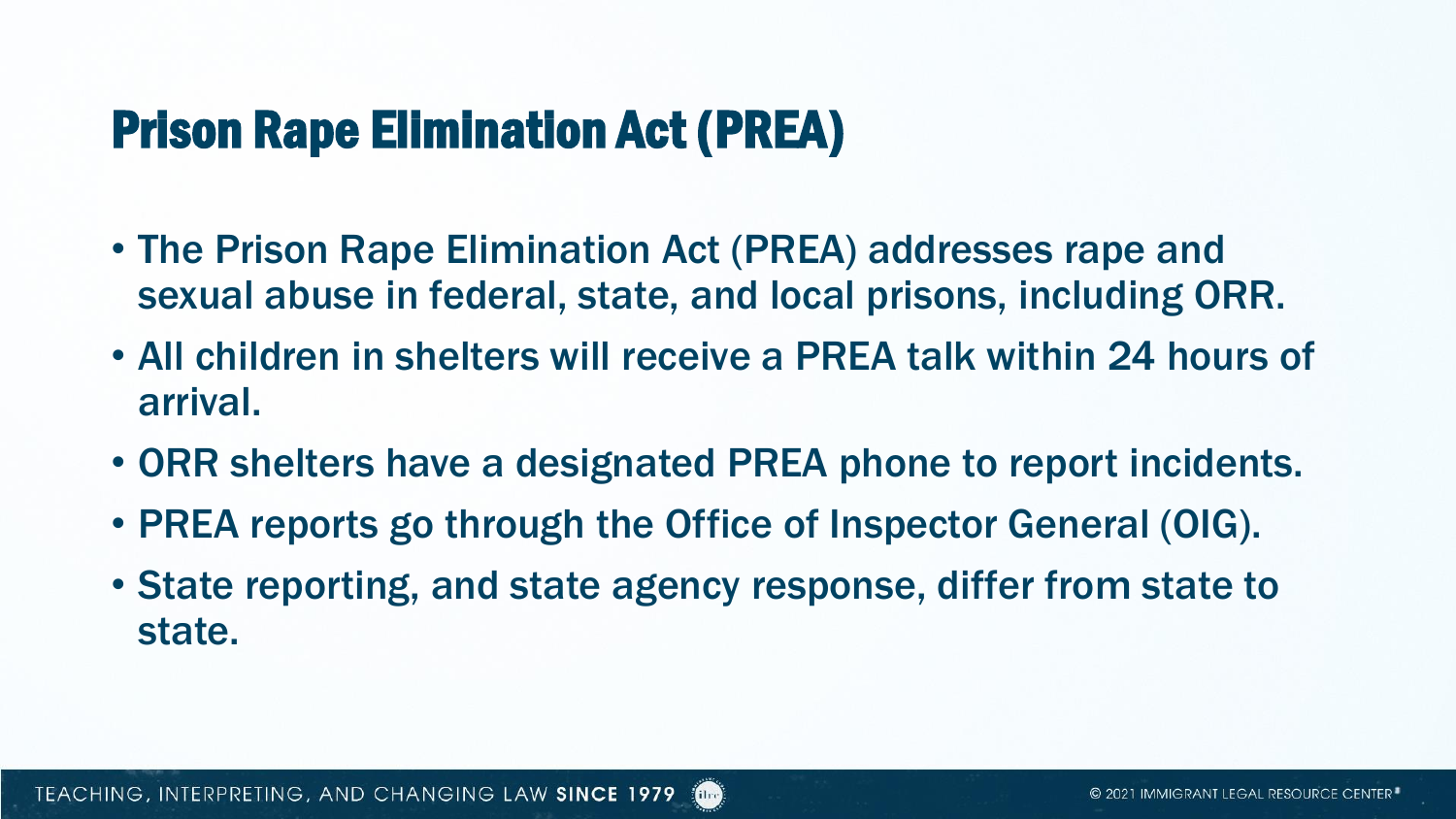# ORR Incident Reporting

### Significant Incident Reports

- •SIRs include all incidents occurring in ORR custody which child was involved
	- •Can be shared with DHS
	- •You should check SIRs to see if an incident affects the child's eligibility for relief
- •May also include serious incidents that occurred outside ORR custody that a child disclosed to shelter staff

dilre.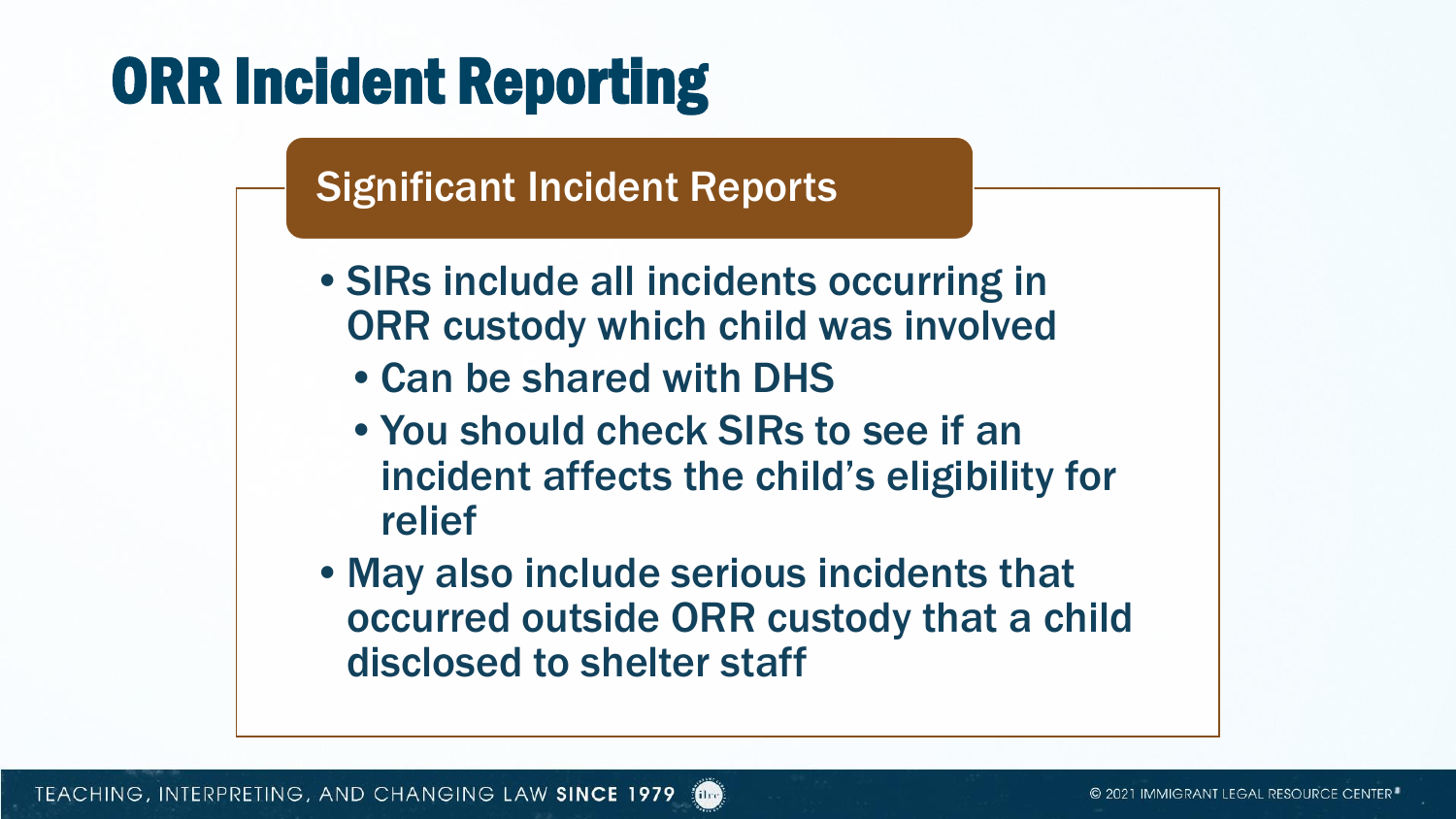# What is the process for UCs to be released from detention?

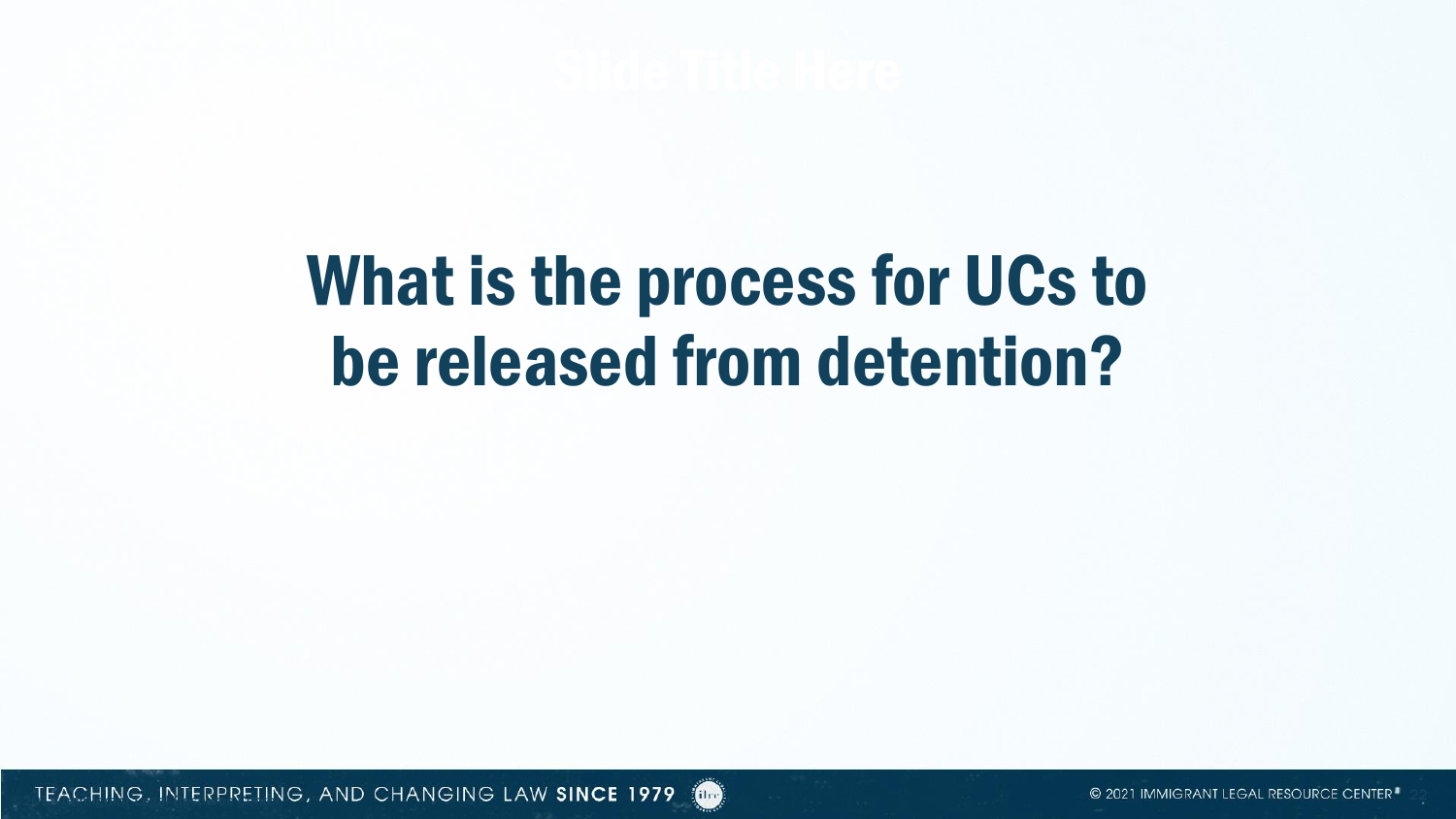## Release from Detention: Sponsor Preferences

- Release Preferences under *Flores*:
	- Parent/Legal Guardian;
	- Adult Relative;
	- Individual/entity designated by Parent/Guardian;
	- Licensed program willing to accept legal custody; or
	- Other adult or entity when no alternative to long-term detention

ORR must determine that the proposed sponsor is capable of providing for the child's physical and mental well-being.

ORR must verify sponsor's identity and relationship to the child, if any, and make an independent finding that the sponsor has not engaged in any activity that would indicate a potential risk to the child.

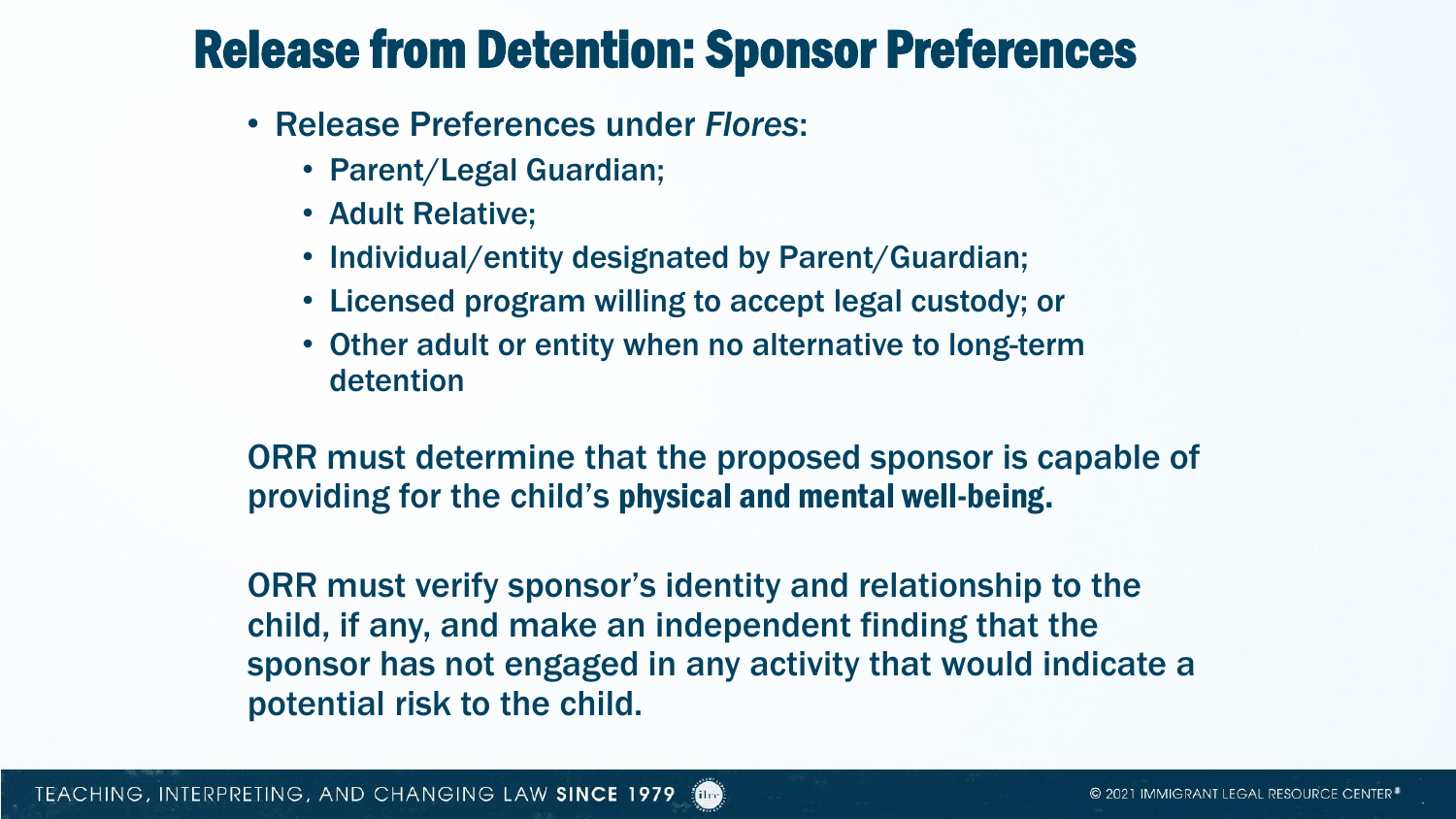## Release from Detention

- ORR's Release Assessment:
	- Interview of the child, sponsor, and child's family, if applicable
	- Child assessments
	- Sponsor criminal and child abuse and neglect background checks
	- Sponsor assessment
- Sponsor must complete Family Reunification Packet ("FRP"):
	- Proof of Sponsor's identity, relationship to child, residence and employment
	- Letter of consent from Parent/Guardian
	- Application with background information on Sponsor and household members (fingerprints often required)
	- Signed Sponsor Care Agreement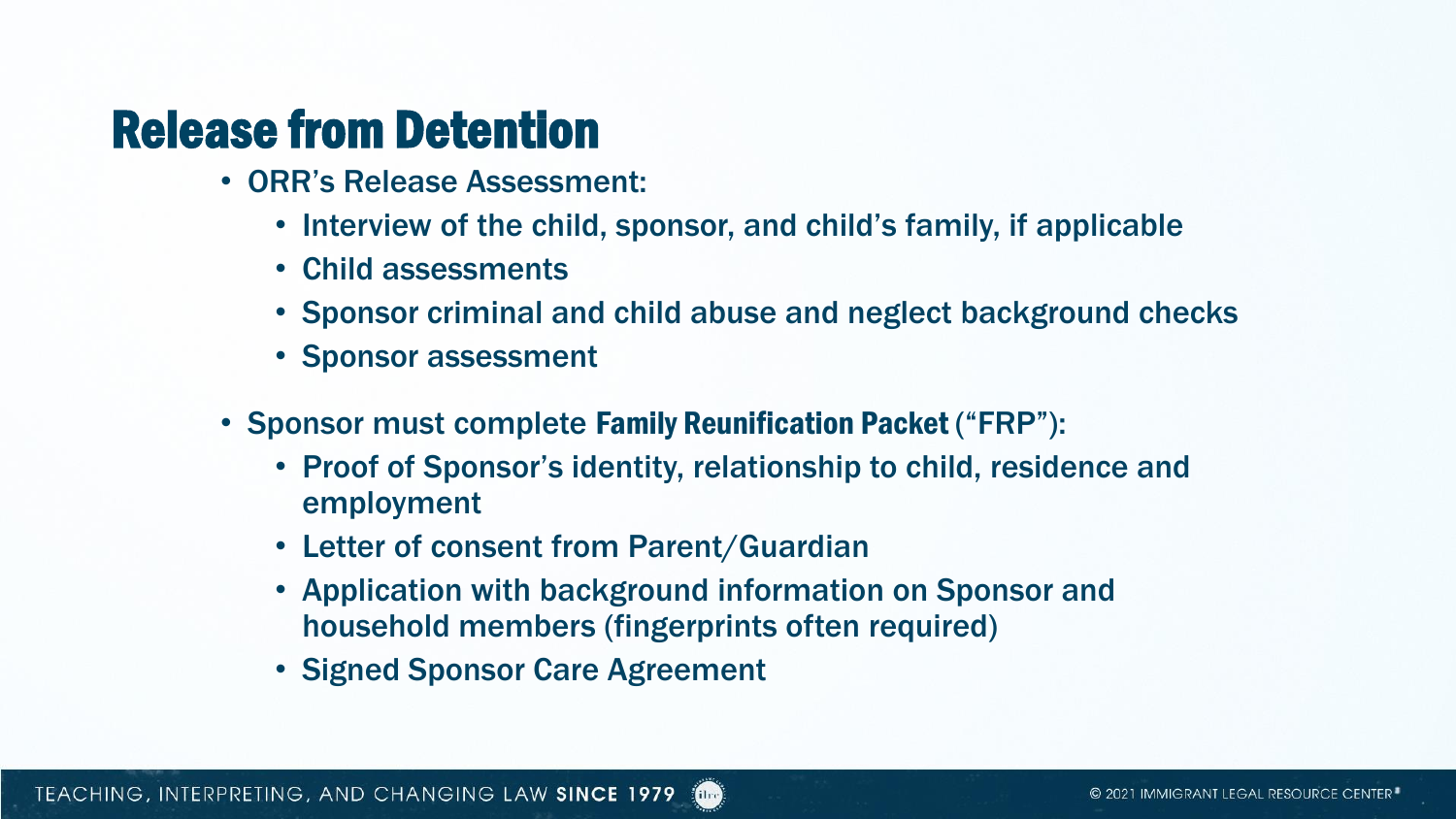## Release from Detention

• Home Studies: Conducted for any case in which the safety and wellbeing of UC, Sponsor's family unit or community are questionable

### • TVPRA mandates home studies for:

- Victims of severe forms of trafficking in persons
- Youth with special needs
- Victims of physical or sexual abuse
- Proposed Sponsor who presents risk of exploitation or child trafficking
- Home studies are happening much less often with the increase in numbers of UCs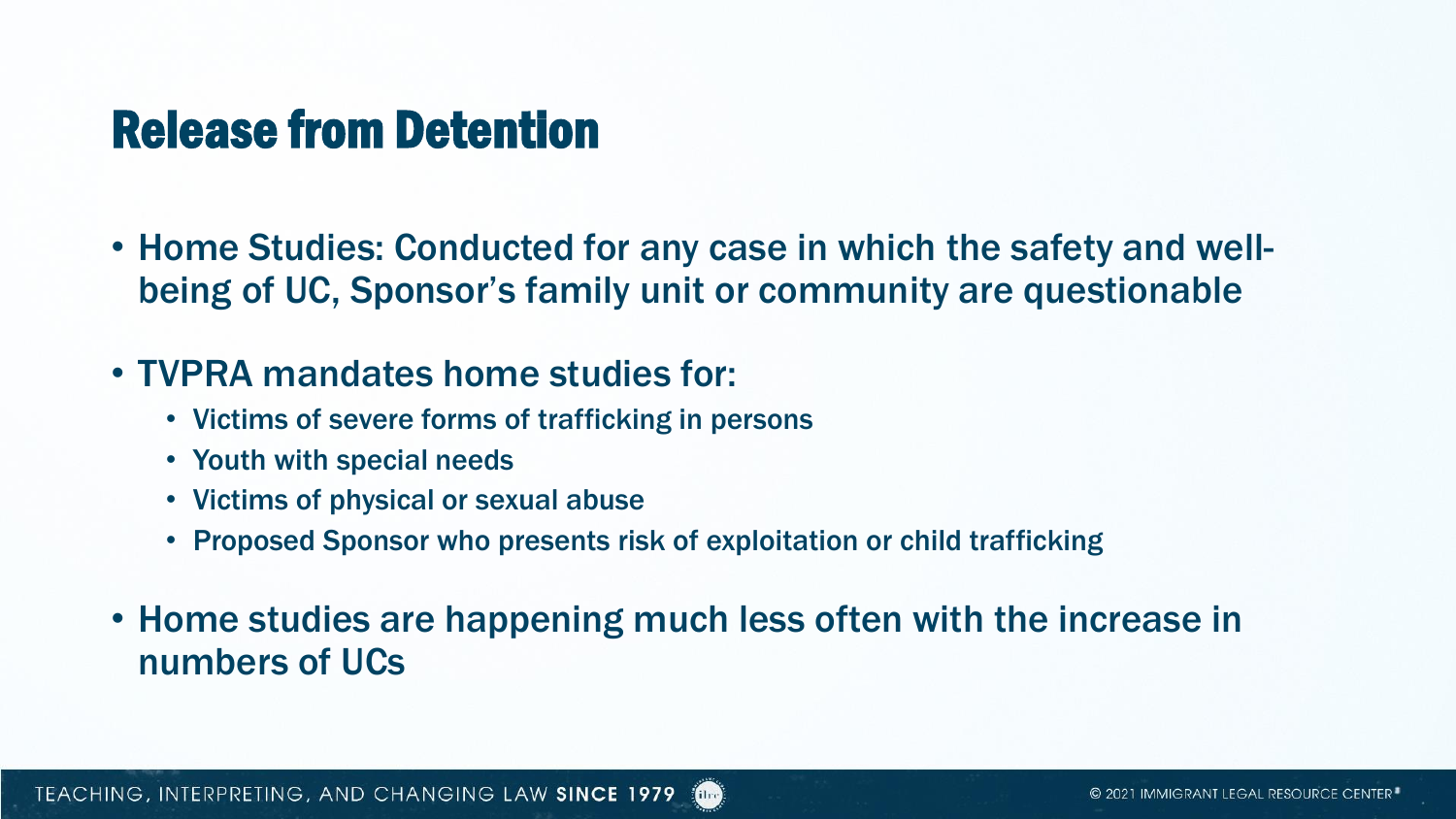## ORR & ICE Collaboration under Prior Administration

- In May 2018, ORR and ICE entered into agreement mandating information sharing between the two agencies.
	- ORR will provide background information on sponsor and anyone living with sponsor to ICE
	- ICE will run background check on sponsors and anyone living with sponsor and provide that information to ORR
	- No limitation on how the information will be used
	- Fewer undocumented family members stepping forward has caused increased and prolonged detention for children
	- Children being returned to home country because of no sponsor
	- This also affects Release on Recognizance (ROR) requests for children aging out of the shelter.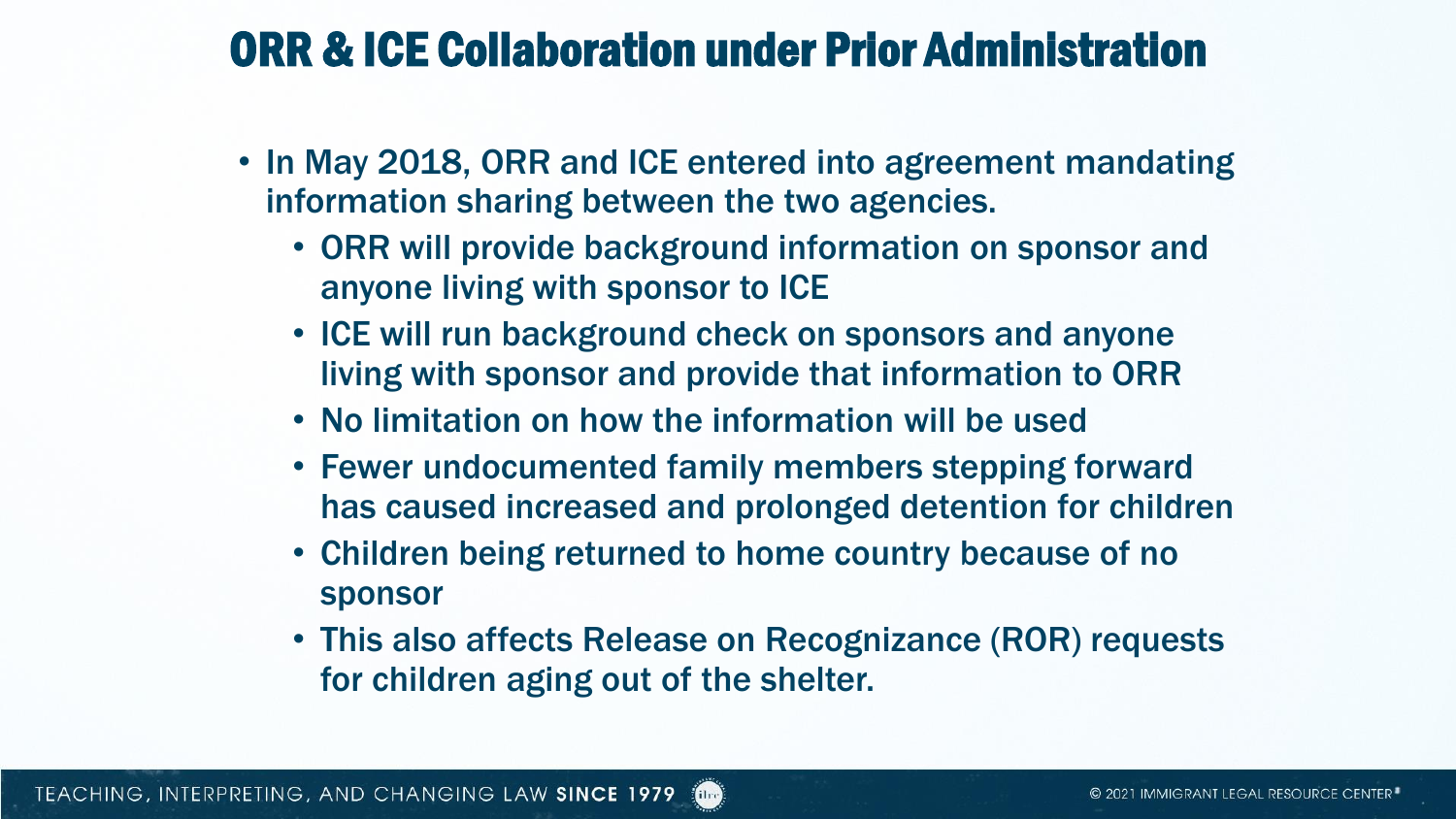# What happens once a UC is released from detention?

TEACHING, INTERPRETING, AND CHANGING LAW SINCE 1979 (THE SUBSECTION CONTROL TO A 2021 IMMIGRANT LEGAL RESOURCE CENTER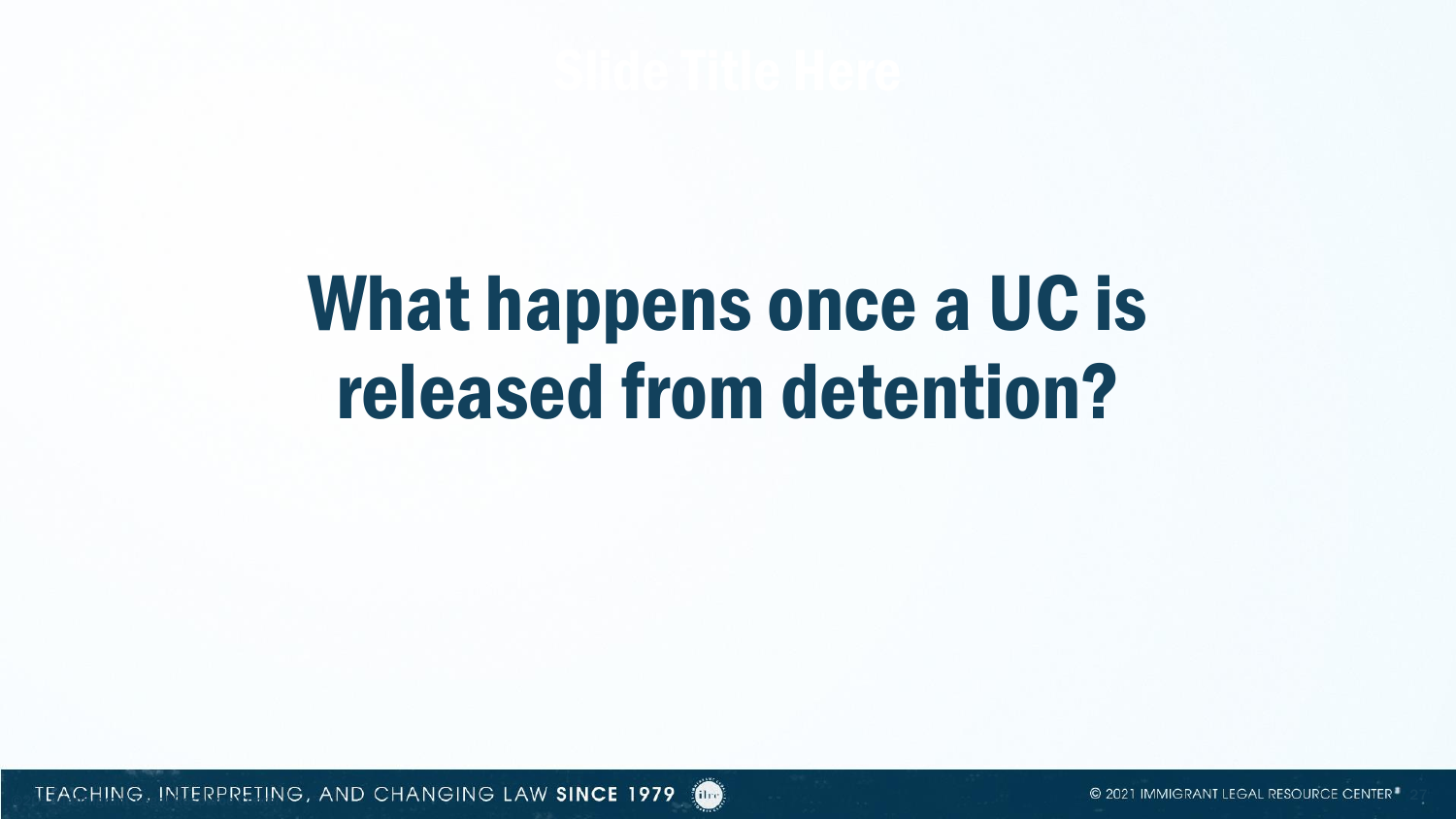## Release from ORR Detention

- Upon release, children will receive a packet of information. Typically includes:
	- A copy of the Notice to Appear
	- A motion to change venue for child to file pro per, if necessary
	- A list of legal services providers
	- A change of address form for child to file pro per
	- An ORR verification of release form

| US Department of Health and Human Services     |                                                                                                                           |                                                                             | Office of Refugee Resettlement<br>Verification of Release Form                                                                     |
|------------------------------------------------|---------------------------------------------------------------------------------------------------------------------------|-----------------------------------------------------------------------------|------------------------------------------------------------------------------------------------------------------------------------|
|                                                |                                                                                                                           | OFFICE OF REFUGEE RESETTLEMENT<br>Division of Children's Services           |                                                                                                                                    |
| Name of Minor:                                 |                                                                                                                           | Aliases (if any):                                                           |                                                                                                                                    |
| Minor's Date of Birth:                         |                                                                                                                           | Minor's A#:                                                                 | FINS#:                                                                                                                             |
|                                                | and custody of:                                                                                                           | Pursuant to Section 462 of the Homeland Security Act, the Office of Refugee | Resettlement (ORR) has released from its custody the above-named minor into the care                                               |
|                                                | Name of Sponsor:                                                                                                          |                                                                             | A#:                                                                                                                                |
|                                                | Aliases (if any):                                                                                                         |                                                                             | SSN:                                                                                                                               |
|                                                | Address:                                                                                                                  |                                                                             | Tel #:                                                                                                                             |
|                                                | Relationship to Child:                                                                                                    |                                                                             |                                                                                                                                    |
|                                                |                                                                                                                           |                                                                             |                                                                                                                                    |
| include among others the following conditions: | Acknowledgement of Conditions of Release<br>I hereby acknowledge that I have read, or had explained to me in the Spall UM |                                                                             | language, and I<br>understand the conditions of my release as specified in the Sponsor's Agreement to Conditions of Release, which |
|                                                | and Customs Enforcement (ICE) and the Executive Office for Immigration Review (EOIR).                                     |                                                                             | · I agree to appear at all future proceedings before the Department of Homeland Security (DHS)/Immigration                         |
| actually depart the United States.             | I agree to report to the DHS/ICE office if so ordered.                                                                    |                                                                             | - I agree to notify DHS/ICE if I decide to depart from the United States. I will do this at least 5 days before I                  |
|                                                | I agree to notify DHS/ICE and EOIR within 5 days of a change of address.                                                  |                                                                             |                                                                                                                                    |
| Bighaine of Allen Minor C                      |                                                                                                                           |                                                                             | Date                                                                                                                               |
|                                                |                                                                                                                           |                                                                             |                                                                                                                                    |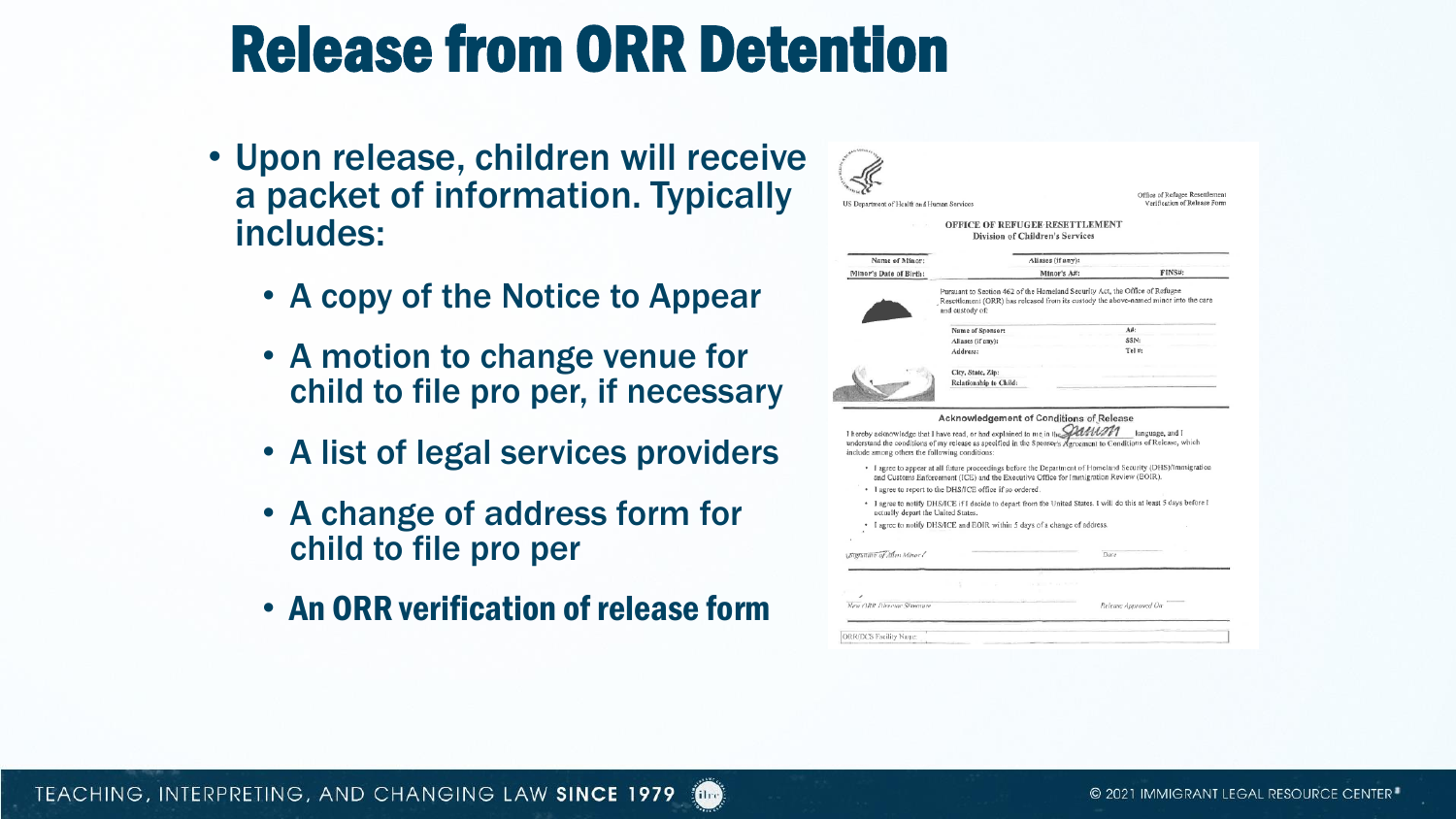# Follow up After Release

- What information do sponsors receive?
	- Legal Orientation Program for Custodians ("LOPC") in limited **locations** 
		- Designated legal services provider receives information about children released from ORR custody in their area
		- Contacts children's sponsors and provides group orientation regarding court and legal relief
		- Many LOPC providers also offer legal screenings of youth and make referrals for legal representation

dilre.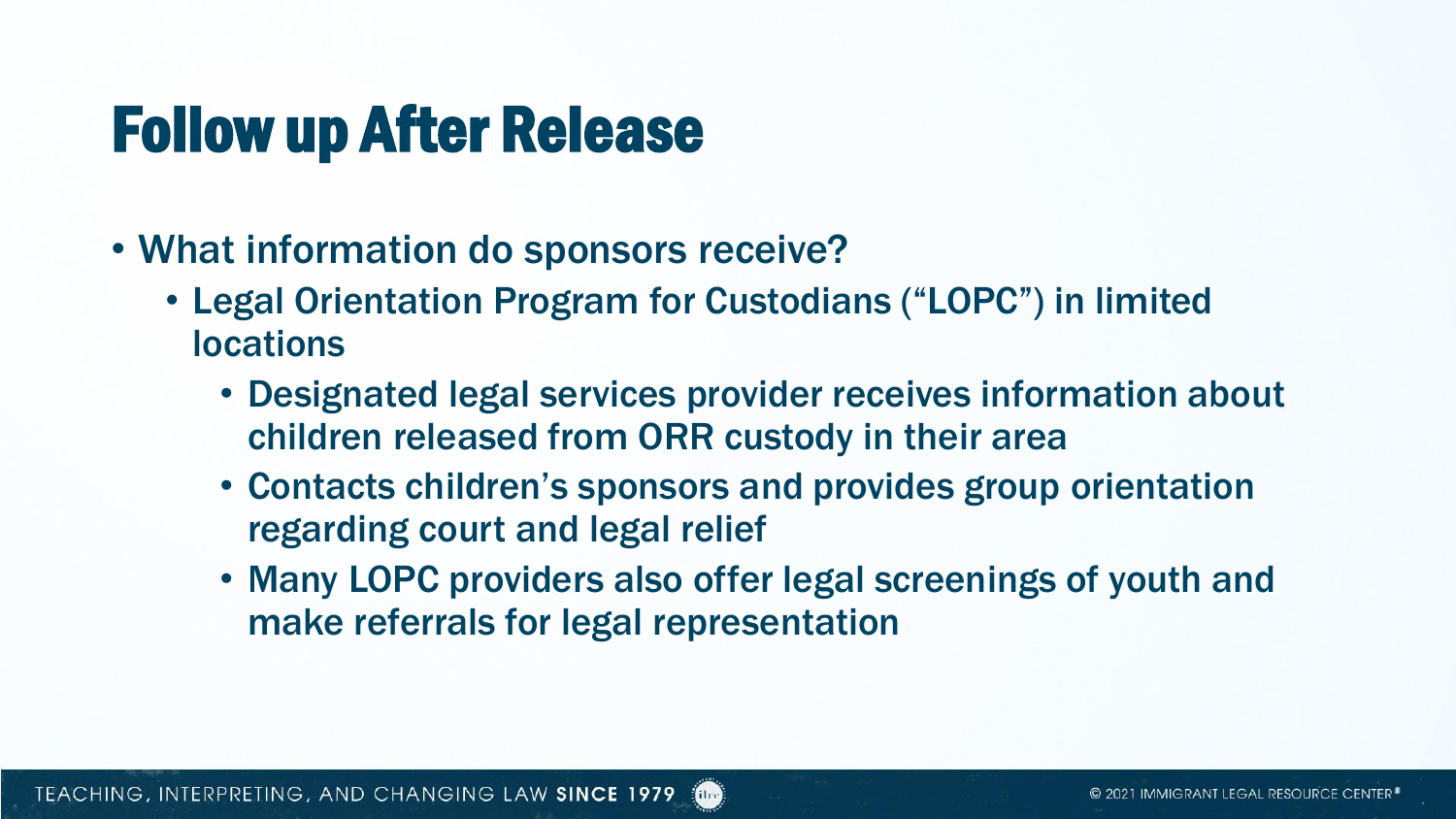## Follow up After Release

- Does ORR have contact with children after release?
	- Shelters refer UC who are released to family members (or other approved sponsor) to one of the HHS/ORR-funded agencies providing post-release services.
		- Not all children receive post-release services.
		- Required for children for whom a home study was conducted (trafficking, disability, abuse, proposed sponsor presents risk)
		- These are generally case management services to help them access services provided locally
		- Federal government relinquishes custody upon release

d Hre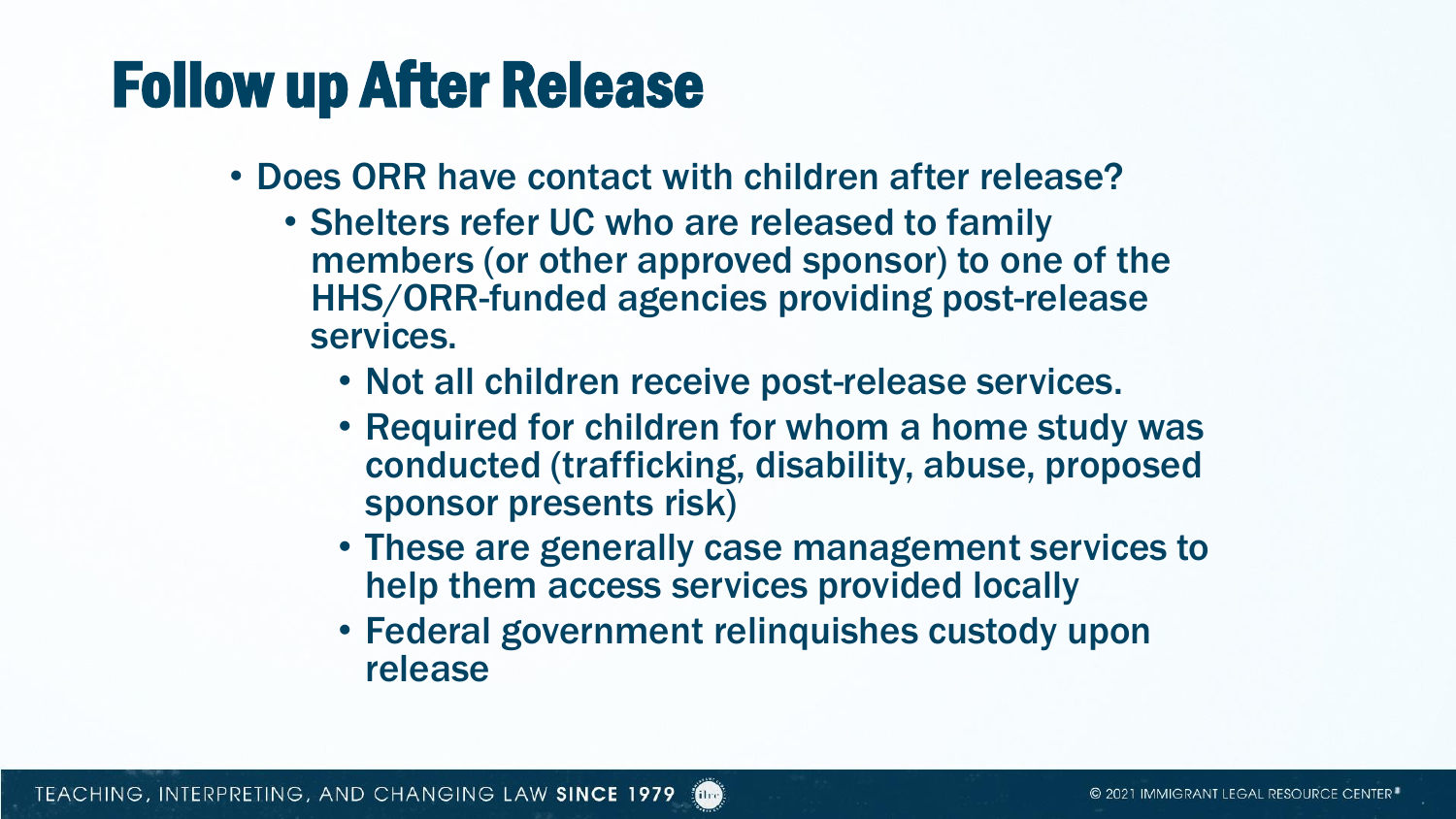## Follow up After Release

- Percentage of released children who receive post-release services fluctuates and is subject to allocation of funding.
- If family breakdown occurs (e.g. between child and parent, child and other adult sponsor), ORR does not take children back into custody
	- Any issues at this point will be handled by local systems, e.g. county Child Protective Services, local school, etc.
- Youth may end up in delinquency system for a variety of reasons (e.g. struggling with assimilation, do not understand laws in U.S., etc.)
- There is a dearth of culturally and linguistically appropriate services for UCs, e.g. mental health services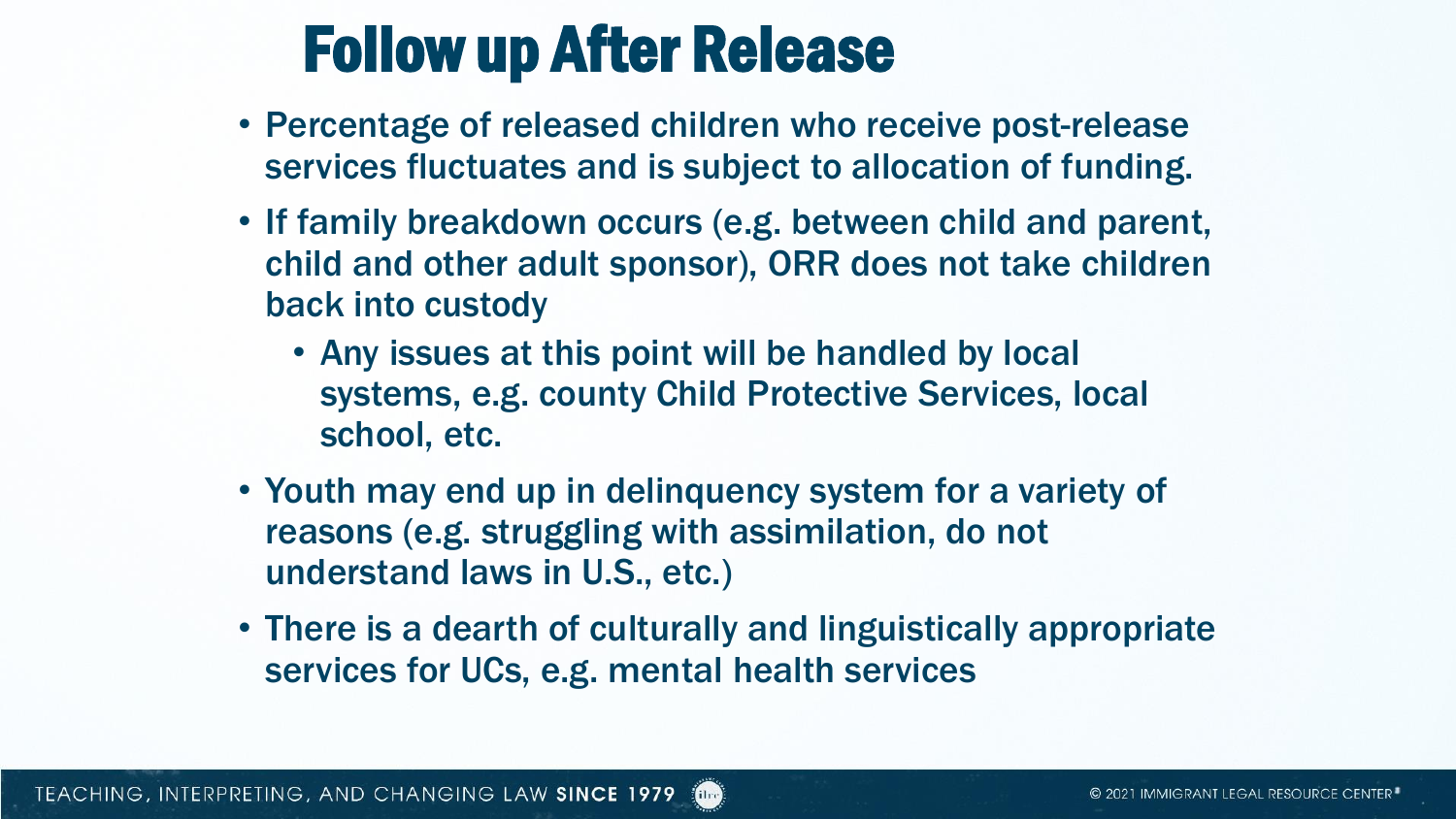What legal options are available for UCs to fight deportation and gain lawful status in the U.S.?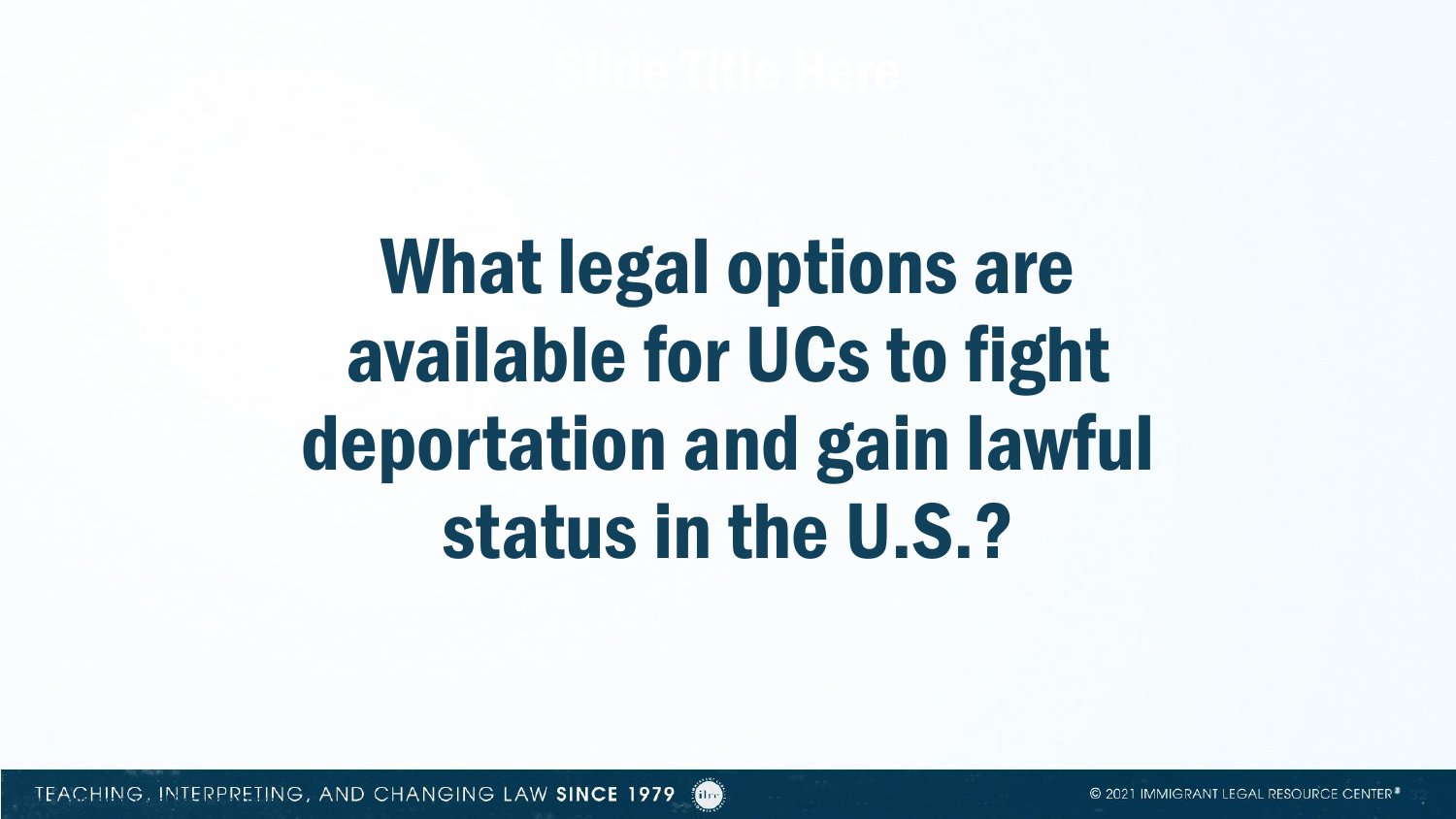# Common paths to immigration status for UCs



TEACHING, INTERPRETING, AND CHANGING LAW SINCE 1979  $\left(\text{ilre}\right)$ 

© 2021 IMMIGRANT LEGAL RESOURCE CENTER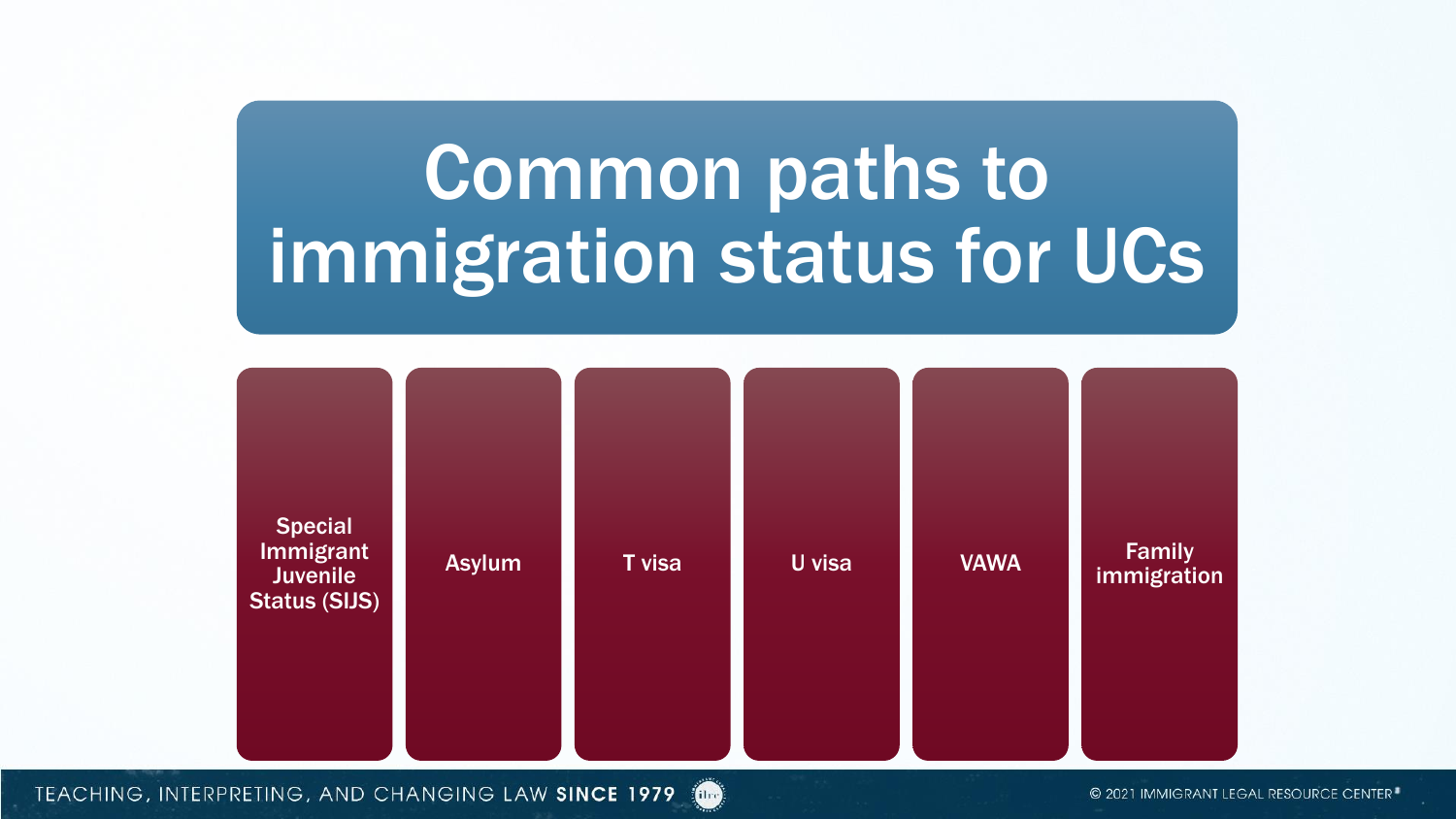## Resources

- •ILRC, Immigrant Youth
	- <https://www.ilrc.org/immigrant-youth>
- Women's Refugee Commission, Unaccompanied Children
	- [https://www.womensrefugeecommission.org/rights/u](https://www.womensrefugeecommission.org/rights/uac) ac
- •KIND
	- <https://supportkind.org/resources/>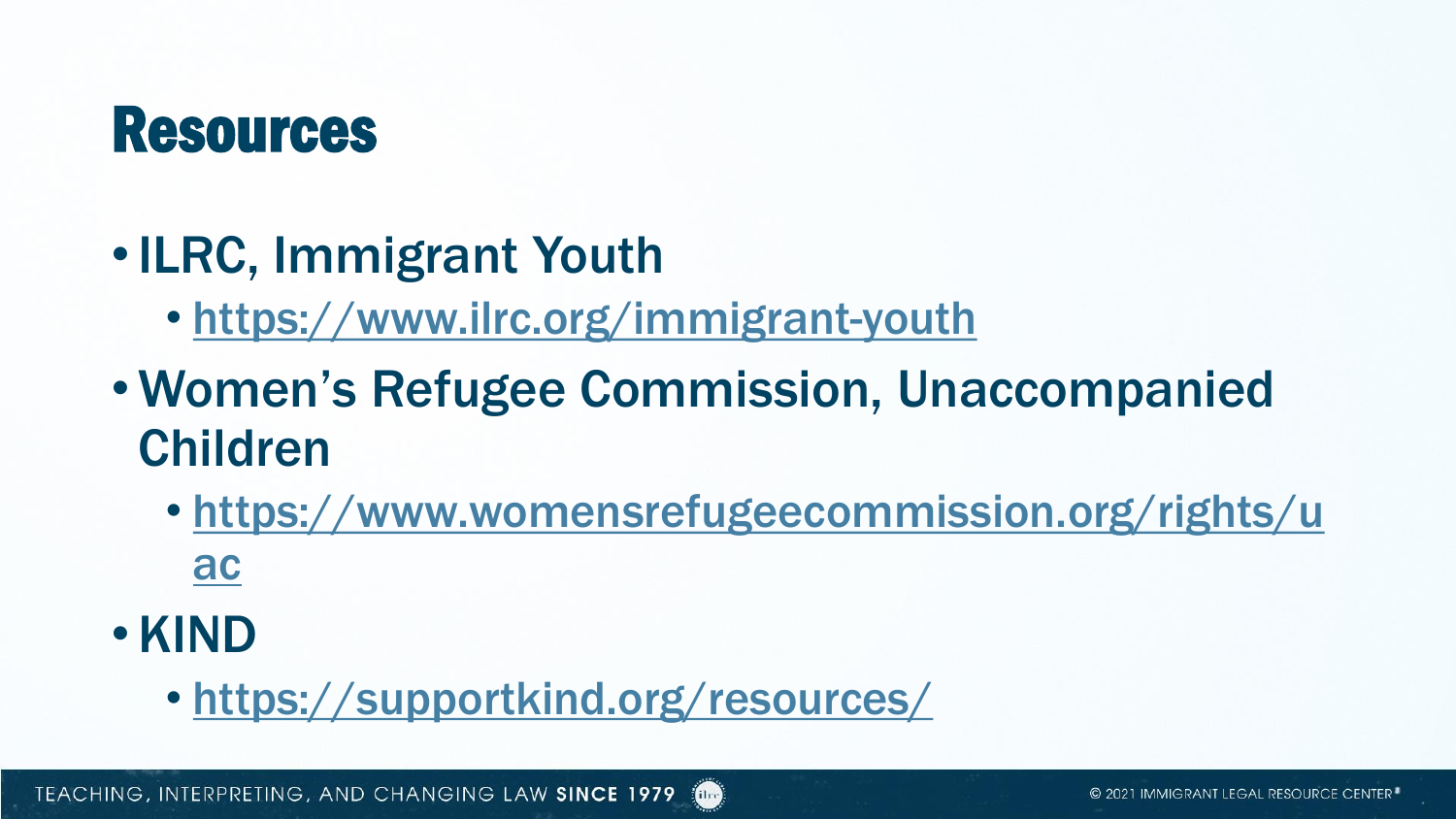#### **ICE/CBP Arrest**



- **ICE Vast majority of child apprehensions occur at the border.**
- **Internal apprehensions:**
	- ICE may coordinate with local police, juvenile probation or detention officers;
	- Detainers: immigration hold while juvenile is completing sentence;
	- Denial of applications for immigration benefits.

#### **ICE/CBP Processing Station**

- **At the border, CBP screens all children for fear of return/human trafficking.**
	- If child is from a contiguous country (Mexico, Canada) and is determined not to be in need of protection, they are voluntarily returned.
	- Children from non-contiguous countries, e.g., Central America, are usually transferred to ORR custody.
- **Both CBP & ICE must make a determination at arrest whether the child is "unaccompanied."**
	- Unaccompanied means a child who has no lawful imm status in the U.S., is under 18 years of age, & has no parent or legal guardian in the country present or available to provide care & physical custody.
	- If determined to be a UAC, the child must be transferred to ORR within 72 hours (as req'd by TVPRA).
- **Charged with immigration violations.**
- **No counsel provided and if you have counsel, not typically allowed at this stage.**
- **Risk of losing right to hearing.**
	- Pressured to sign documents giving up right to hearing.
- **Consular assistance - Vienna Convention.**

#### **Deportation**

**If immigrant has a final administrative order of deportation/removal, and no stay of deportation, ICE may deport him/her. Consulate usually issues travel documents first.**

#### Immigrant Legal Resource Center [www.ilrc.org](http://www.immigrantjusticentwork.org/)

Adapted from Deportation 101 by Families for Freedom, National Immigration Project of the NLG, NYSDA Immigrant Defense Project, and Detention Watch Network (March 2007) Revised September 2014.

#### **Federal Courts**

• **Circuit Courts of Appeal are extremely limited as to what immigration cases they can review.**

#### **Juvenile or Criminal Prosecution** •**Deportation process happens simultaneously or after prosecution/adjudication.**

#### **Detention: ICE or ORR**



- **Facilities can be federal, local/county, private.** 
	- Little is known about ICE facilities and they are generally secure.
	- ORR facilities include shelters, staff secure, secure, or therapeutic.
- **Very little control over transfer.**
- **Juvenile delinquency, drugs, suspected gang affiliation, or any indication that minor is a flight risk increases likelihood of detention in secure setting.**
- **UACs should receive KYR and legal screening while detained.**
- **If child turns 18, will likely be transferred into ICE custody**.

#### **Release**

- **Process may happen concurrently w/ imm court.**
- **While in ORR custody, a parent, relative or friend fills out reunification packet and is approved or denied.**
- **Option of federal foster placement if no sponsor is identified and legal services provider confirms eligibility for imm relief.**

#### **Immigration Court System**

- **No right to counsel at the gov't expense at Immigration Court or Appeals Court.**
- **Immigration Judge makes decision to deport and/or grant relief (lawful imm status), but USCIS has initial jurisdiction to consider Special Immigrant Juvenile Status (SIJS) and asylum applications.**
- **If granted voluntary departure, UAC not req'd to pay own return.**
- **Immigration Judge is DOJ employee.**
- **Appeal to Board of Immigration Appeals within 30 days.** 
	- Can be detained throughout appeal.

#### **ESOURCE CENTER**

#### **TEACHING, IN**